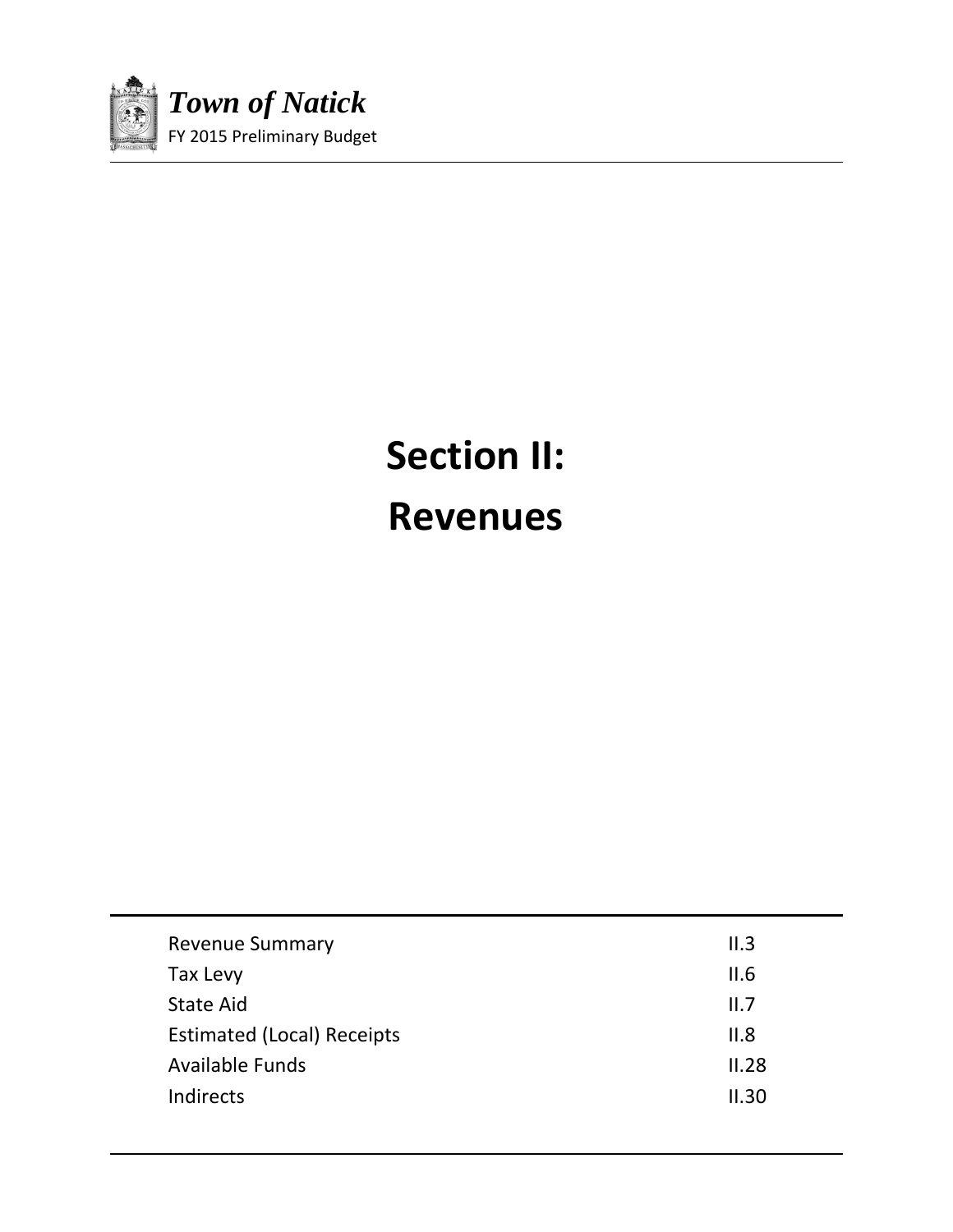

## **This page left intentionally blank.**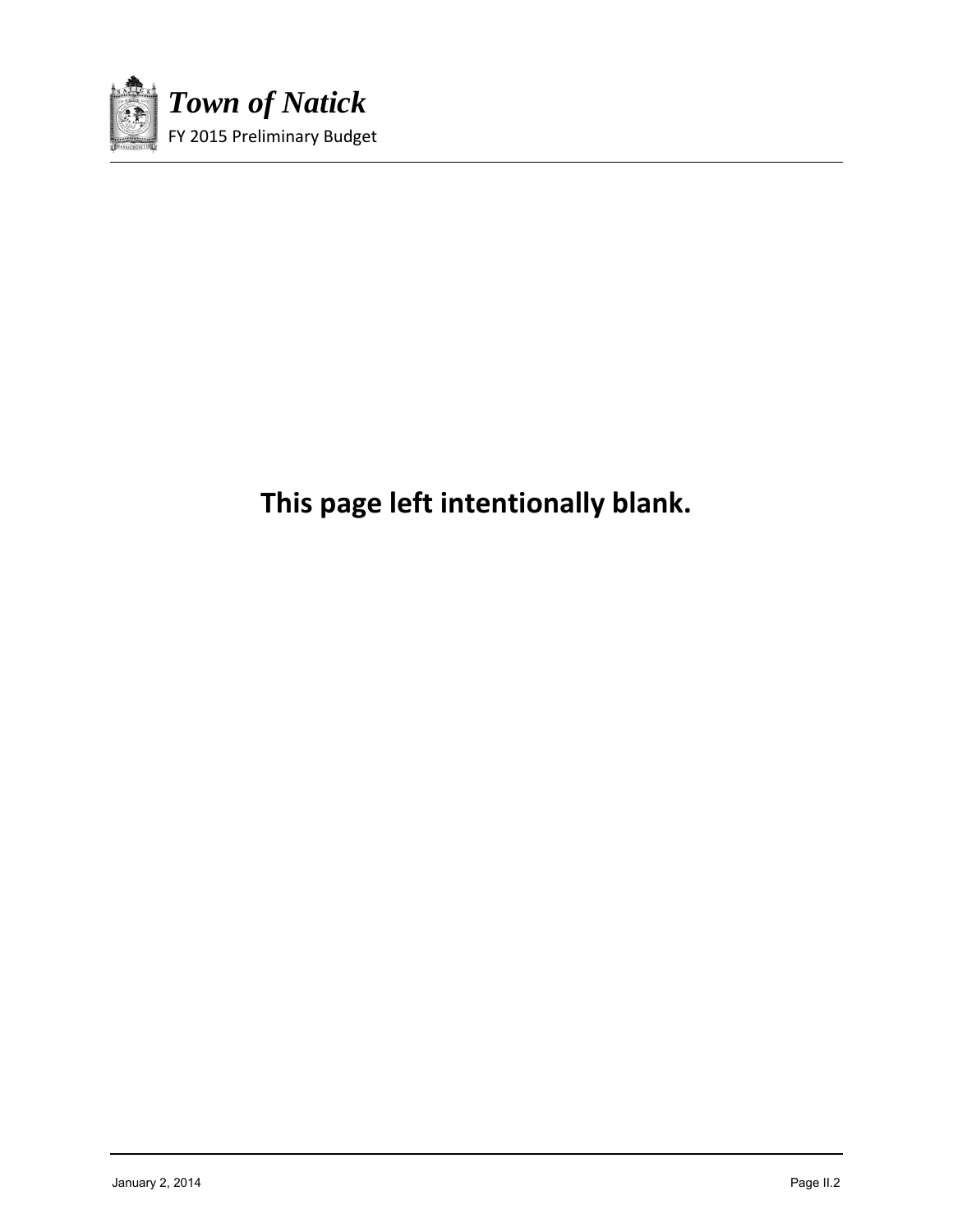

#### **Revenue Summary**

The summary below presents all general fund revenues for use in FY 2015. The projection is based on the most current data available. Overall, General Fund Revenues are proposed to decrease *\$1,865,680 or ‐1.44%* over the prior fiscal year. Healthy increases in the Property Tax Levy, bouyed by a strong amount of new growth in FY 2014 are reduced by siginifcant and predictible reductions in Available Funds as Free Cash used in previous years for capital and reseve building is not at current available. This should not raise alarm, however, as the in Available Funds is a one-time occurrence and means that the Town will not be depositing money into reserve accounts this year, but operations should not be affected.

| <b>General Fund Revenue Summary</b> | FY 2012     | FY 2013     | <b>FY 2014</b> | <b>FY 2015</b> | 2014 vs. 2015 |           |
|-------------------------------------|-------------|-------------|----------------|----------------|---------------|-----------|
|                                     | Actual      | Actual      | Appropriated   | Recap          |               | <u>%</u>  |
| Property Tax Levy                   | 85,587,087  | 89,134,618  | 93,436,666     | 96,239,221     | 2,802,555     | 3.00%     |
| State Aid                           | 11,449,436  | 11,440,476  | 12,363,740     | 12,363,740     |               | 0.00%     |
| Local Receipts                      | 14,387,588  | 14.645.950  | 11,891,750     | 11.922.750     | 31.000        | 0.26%     |
| Available Funds                     | 7,437,265   | 7,865,589   | 9,545,414      | 4,960,517      | (4,584,897)   | $-48.03%$ |
| Indirects                           | 2,535,883   | 2.581.514   | 2,355,825      | 2.241.487      | (114.338)     | $-4.85%$  |
| <b>Gross General Fund Revenues</b>  | 121,397,259 | 125,668,147 | 129,593,395    | 127.727.715    | (1,865,680)   | $-1.44%$  |

#### **Detailed Description:**

**Property Tax Levy**: The increase in property tax levy of \$2,802,555 or 3.00 percent is based on the on the statutory increase in the tax levy allowed under Proposition 2 1/2 plus estimated new growth (increase in the tax levy due to new construction). This amount includes all excluded debt necessary to support the new Natick High School and Community/Senior Center projects. The debt excluded amount is artificially *lower by \$750,000* to continue support to taxpayers in paying the costs of those new projects.

**State Aid:** FY 2015 state aid is forecast to be level‐funded. The Governor will submit his FY 2015 "House 1" budget in late January, and we expect to revise this number at that point.

**Local Receipts:** Local receipts are projected to increase by \$31,000 or 0.26%. Generally, local receipt projections are based on the average revenue received in each category for the prior five-year period. No fee increases are assumed in these local receipt projections unless otherwise noted. To the extent the Board of Selectmen or other boards increase specific fees, this projection will be revised. This amount is inclusive of local option taxes which are targeted for appropriation into the Town's Capital Stabilization Fund.

**Available Funds:** Available Funds are projected to decrease \$4,584,897. This category includes the parking meter receipts, special grants received and reserved for appropriation, Free Cash, Overlay Surplus and the General Stabilization Fund. At this time, no General Stabilization Fund monies are proposed to support operations of the General Fund. The sharpest decrease is attributable to using far less free cash in support of building capital reserves. This may change as the budget cycle unfolds and new free cash certification is achieved in September 2014.

**Enterprise Receipts:** This category represents transfers from the Town's two enterprise funds to the general fund to cover general fund expenditures that support enterprise operations. The FY 2015 amount of indirects for the Water & Sewer Enterprise is recommended to decrease by another 5% in order to more less aggressively and more realistically define the amount of indirect costs charged to the fund. It also includes indirects for the Sassamon Trace Golf Course.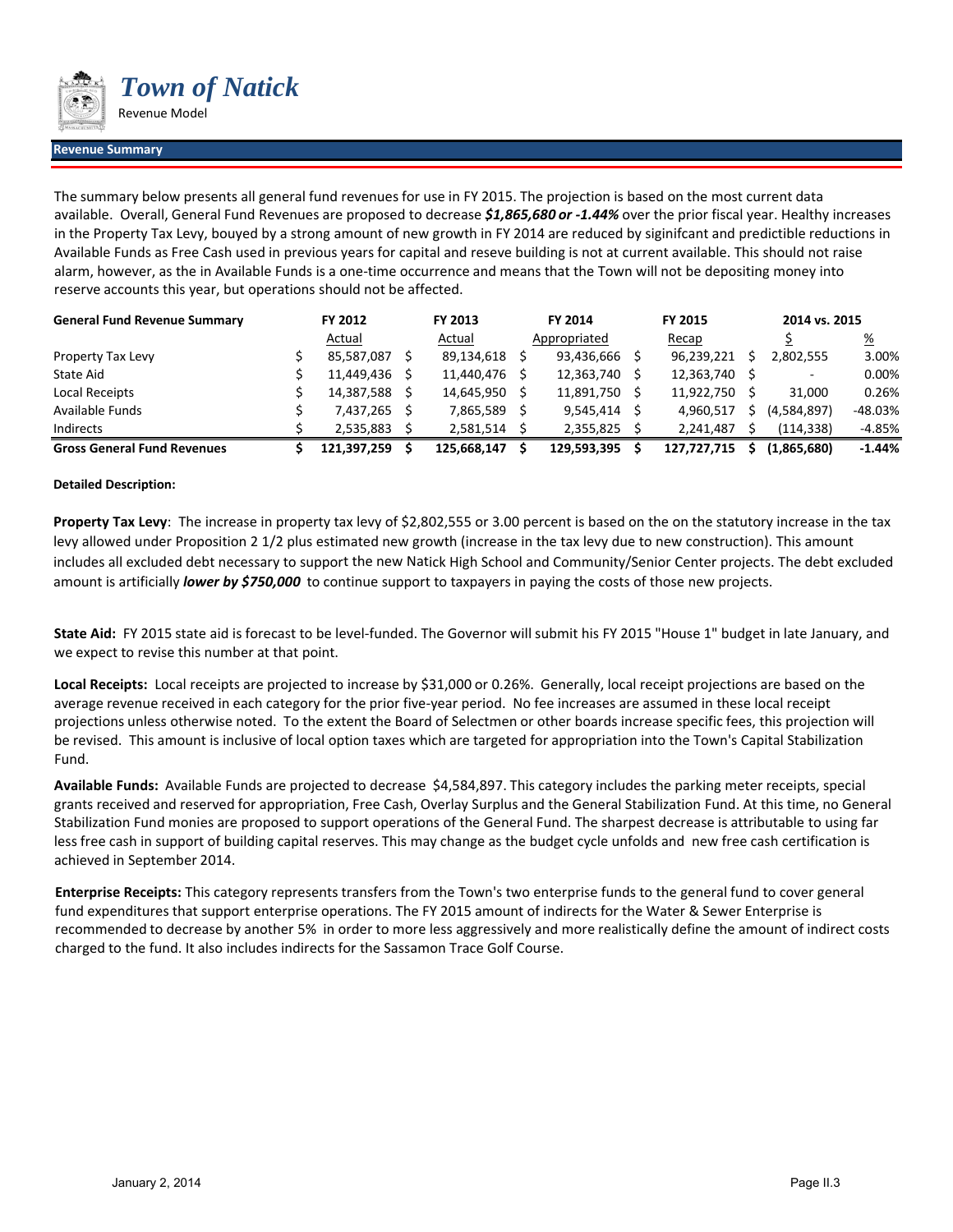

## *Town of Natick*

Revenue Model

| <b>Revenue Summary</b>                     |    |               |         |                |                          |              |             |               |                     |              |         |            |         |             |
|--------------------------------------------|----|---------------|---------|----------------|--------------------------|--------------|-------------|---------------|---------------------|--------------|---------|------------|---------|-------------|
| <b>Table 1: Property Tax Levy</b>          |    | FY 2009       |         | FY 2010        |                          | FY 2011      |             | FY 2012       |                     | FY 2013      |         | FY 2014    |         | FY 2015     |
|                                            |    | Recap         |         | Recap          |                          | Recap        |             | Recap         |                     | Recap        |         | Recap      |         | Preliminary |
| Tax Levy                                   | \$ | 64,250,184    | -Ś      | 72,154,997 \$  |                          | 76,106,387   | l \$        | 78,763,162    | l\$                 | 81,600,345   | \$      | 84,573,555 | \$      | 89,191,083  |
| Prop. 2.5%                                 | \$ | 1,606,255     | \$      | 1,803,875      | -Ś                       | 1,902,698    | l S         | 1,969,079     | l \$                | 2,040,009    | \$      | 2,114,339  | \$      | 2,229,777   |
| New Growth                                 | Ś  | 2,398,480     | Ŝ.      | 2,147,515      | -\$                      | 754,077      | l\$         | 846,384       | \$.                 | 933,201      | \$      | 2,503,189  | \$      | 445,955     |
| Override                                   | \$ | 3,900,000     | $\zeta$ |                |                          |              |             |               |                     |              | \$      |            | \$      |             |
| Sub-Total                                  | \$ | 72,154,919    | \$      | 76,106,387     | $\dot{\mathsf{s}}$       | 78,763,162   | \$ ا        | 81,578,625    | $\ddot{\bm{\zeta}}$ | 84,573,555   | \$      | 89,191,083 | \$      | 91,866,815  |
| <b>Excluded Debt</b>                       | \$ | 937,705       | \$      | 918,361        | $\overline{\phantom{0}}$ | 921,017      | l \$        | 4,924,076     | I \$                | 4,768,302    | \$      | 4,276,702  | \$      | 4,372,406   |
| <b>Subtotal</b>                            | \$ | 73,092,624    | Ś       | 77,024,748     | Ŝ                        | 79,684,179   | .\$         | 86,502,701    | Ŝ.                  | 89,341,857   | \$      | 93,467,785 | \$      | 96,239,221  |
| <b>Actual Tax Levy Capacity</b>            | \$ | 72,696,077 \$ |         | 77,024,748 \$  |                          | 79,684,179   | $\clubsuit$ | 86,502,701 \$ |                     | 89,341,857   | Ŝ       | 93,436,666 | Ś       | 96,239,221  |
| <b>Actual Received</b>                     |    |               |         |                |                          |              | \$          | 85,587,087    | \$                  | 89,134,618   |         |            |         |             |
| <b>Table 2: State Aid</b>                  |    | FY 2009       |         | FY 2010        |                          | FY 2011      |             | FY 2012       |                     | FY 2013      |         | FY 2014    |         | FY 2015     |
|                                            |    | Cherry Sheet  |         | Cherry Sheet   |                          | Cherry Sheet |             | Cherry Sheet  |                     | Cherry Sheet |         | Recap      |         | Preliminary |
| Chapter 70                                 | \$ | 6,018,907     | \$      | 5,856,668      | Ś.                       | 7,168,756    | \$          | 7,245,287     | \$                  | 8,053,067    | $\zeta$ | 8,659,358  | \$      | 8,659,358   |
| Lottery, Beano, Charity Games              | \$ | 2,800,177     | $\zeta$ |                |                          |              |             |               |                     |              | S       |            |         |             |
| <b>Additional Assistance</b>               | \$ | 1,942,474     | $\zeta$ |                |                          |              |             |               |                     |              | \$      |            |         |             |
| <b>Unrestricted Local Aid</b>              | \$ |               | \$      | 3,357,406      |                          | 3,223,110    | Ś           | 2,990,066     | \$                  | 3,223,110    | \$      | 3,299,298  | \$      | 3,299,298   |
| <b>Police Career Incentive</b>             | \$ | 226,966       | \$      | 40,692         | Ŝ.                       | 20,558       | S.          |               |                     |              | \$      |            |         |             |
| <b>Veterans' Benefits &amp; Exemptions</b> | Ś. | 169,306       | \$      | 216,383        | $\vert$ \$               | 238,443      | -Ś          | 209,682       | Ŝ.                  | 234,781      | \$      | 256,268    | $\zeta$ | 256,268     |
| State Owned Land & Mitigation              | \$ | 216,172       | $\zeta$ | 194,742        | \$                       | 106,348      | Ŝ.          | 110,151       | Ŝ.                  | 110,187      | \$      | 112,366    | \$      | 112,366     |
| Offsets (School Lunch & Library)           | \$ | 50,166        | \$      | 37,183         | Ŝ.                       | 37,825       | Ŝ.          | 37,402        | \$                  | 36,807       | \$      | 36,450     | \$      | 36,450      |
| sub-Total (Cherry Sheet)                   | \$ | 11,424,168    | \$      | 9,703,074      | Ś                        | 10,795,040   | Ŝ           | 10,592,588    | \$                  | 11,657,952   | \$      | 12,363,740 | Ś       | 12,363,740  |
| <b>School Construction (MSBA)</b>          | \$ | 916,839.00    | \$      | $916,839$ \$   |                          | 916,840      | \$          |               | \$                  |              | \$      |            | \$      |             |
| <b>Subtotal</b>                            | Ś. | 12,341,007    | .S      | 10,619,913     | Ŝ                        | 11,711,880   | Ŝ.          | 10,592,588    | Ŝ.                  | 11,657,952   | \$      | 12,363,740 | Ś.      | 12,363,740  |
| <b>Actual Received</b>                     |    |               |         |                |                          |              | \$          | 11,449,436    | - \$                | 11,440,476   |         |            |         |             |
| <b>Table 3: Local Receipts</b>             |    | FY 2009       |         | FY 2010        |                          | FY 2011      |             | FY 2012       |                     | FY 2013      |         | FY 2014    |         | FY 2015     |
|                                            |    | Actual        |         | Actual         |                          | Actual       |             | Actual        |                     | Actual       |         | Recap      |         | Preliminary |
| Motor Vehicle                              | \$ | 4,187,040     | \$      | $3,739,367$ \$ |                          | 3,931,401    | ۱\$         | 4,082,872     | -\$                 | 4,338,121    | \$      | 4,023,000  | $\zeta$ | 4,058,000   |
| <b>Other Excise</b>                        |    | 833,846       | \$      | 986,324        | -Ś                       | 1,941,878    | -\$         | 2,143,965     | \$                  | 2,153,684    | \$      | 2,000,000  | $\zeta$ | 2,000,000   |
| Penalties & Interest Taxes/Excise          | \$ | 641,897       | \$      | 474,871        |                          | 658,927      |             | 544,880       | Ŝ.                  | 529,700      | \$      | 455,000    | $\zeta$ | 508,000     |
| Payment in Lieu of Taxes                   | \$ | 17,635        | $\zeta$ | $28,292$ \$    |                          | 28,866       | l \$        | 47,583        | \$                  | 35,301       | \$      | 35,000     | $\zeta$ | 37,000      |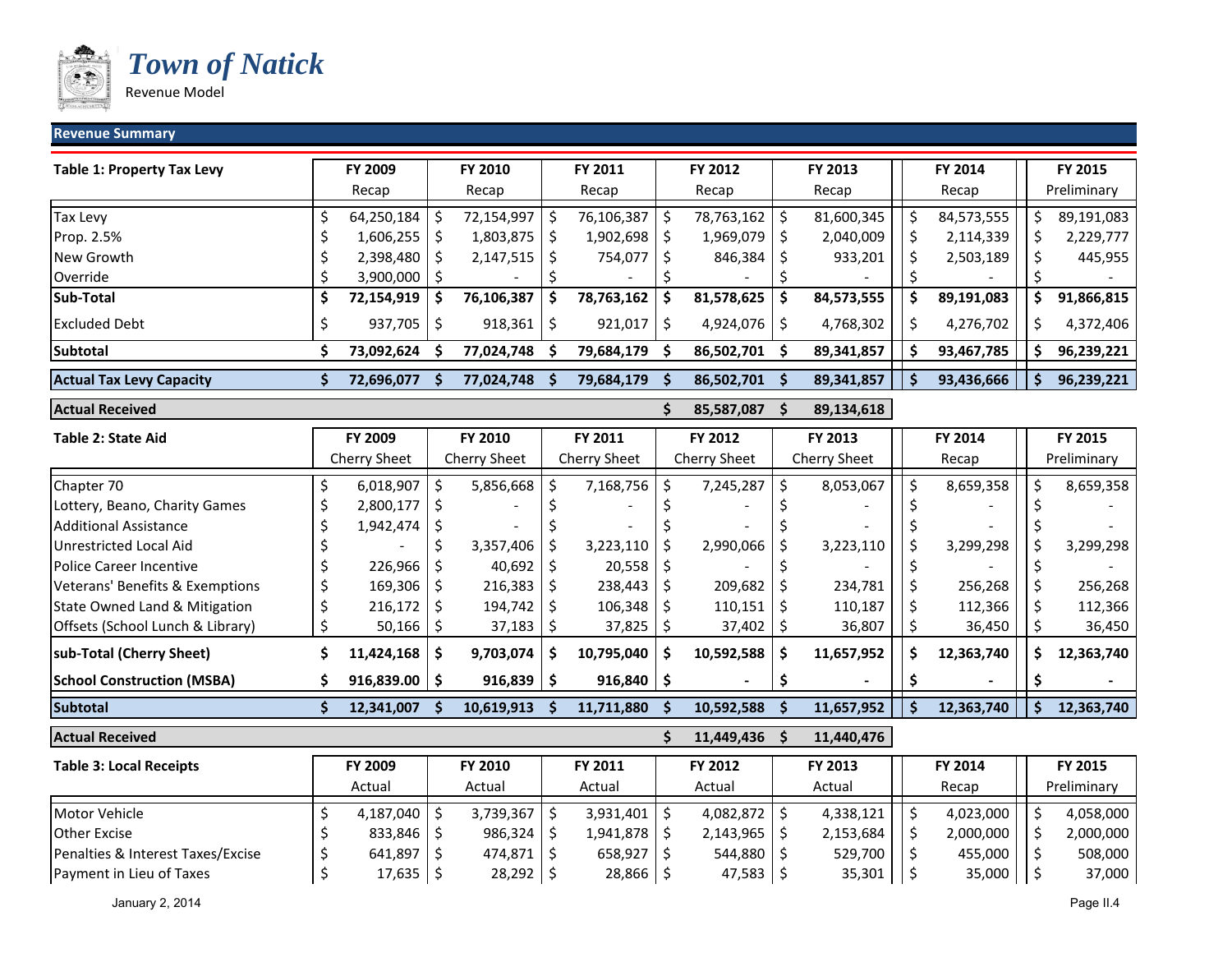

## *Town of Natick*

Revenue Model

| <b>Revenue Summary</b>              |    |              |    |              |                    |                |              |                |                     |              |                    |            |         |             |
|-------------------------------------|----|--------------|----|--------------|--------------------|----------------|--------------|----------------|---------------------|--------------|--------------------|------------|---------|-------------|
| <b>Trash Fee</b>                    | \$ | 1,005,638    | \$ | 1,002,485    | \$                 | 1,015,159      | \$           | 942,223        | \$                  | 1,019,244    | \$                 | 1,050,000  | \$      | 950,000     |
| Police Special Duty Service Charges | \$ | 37,383       | \$ | 37,532       | \$                 | 40,788         | $\mathsf{S}$ | $51,548$ \$    |                     | 27,051       | \$                 | 30,000     | $\zeta$ | 40,000      |
| Ambulance Fees - Other Charges      | \$ | 942,465      | \$ | 998,333      | \$                 | 1,425,262      | \$           | 1,469,941      | \$                  | 1,492,335    | \$                 | 1,430,000  | \$      | 1,460,000   |
| Rentals                             | Ś  | 301,686      | \$ | 199,103      | \$                 | 54,060         | Ś            | 52,324         | \$                  | 49,780       | \$                 | 50,000     | \$      | 50,000      |
| Recreation                          |    |              |    | 267,830      | \$                 | 154,000        |              | 175,305        |                     | 184,073      | \$                 | 186,750    | \$      | 186,750     |
| Other Departmental Revenue          |    | 800,402      |    | 813,523      | \$                 | 636,367        | \$           | 855,853 \$     |                     | 669,454      | \$                 | 760,000    | \$      | 720,000     |
| License/Permits                     | \$ | 1,228,497    | \$ | 1,260,987    | \$                 | 1,612,750      | \$           | 2,254,443      | \$                  | 2,010,621    | \$                 | 1,425,000  | \$      | 1,500,000   |
| <b>Special Assessments</b>          | \$ | 21,243       | \$ | 22,221       | \$                 | 28,093         | \$           | 13,660         | \$                  | 13,130       | \$                 | 14,000     | \$      | 13,000      |
| Fines/Forfeits                      |    | 187,603      | \$ | 167,066      | \$                 | 151,893        | \$           | 187,866   \$   |                     | 190,361      | \$                 | 183,000    | \$      | 200,000     |
| Investment Income                   | Ś  | 346,301      | \$ | 686,279      | \$                 | 102,227        | \$           | $157,159$ \$   |                     | 571,577      | \$                 | 150,000    | \$      | 150,000     |
| <b>Miscellaneous Recurring</b>      | Ś  | 1,101,354    | \$ | 102,566      | \$                 | 193,486        | \$           | 194,624 \$     |                     | 671,948      | \$                 | 100,000    | \$      | 50,000      |
| <b>Miscellaneous Non-Recurring</b>  |    |              |    | 45,458       | \$                 | $1,126,130$ \$ |              | $1,213,343$ \$ |                     | 689,570      | Ŝ.                 |            | Ś       |             |
| <b>Subtotal</b>                     | \$ | 11,652,990   | Ŝ  | 10,832,238   | Ŝ.                 | 13,101,287     | -\$          | 14,387,588     | -\$                 | 14,645,950   | Ŝ.                 | 11,891,750 | \$      | 11,922,750  |
| <b>Table 4: Available Funds</b>     |    | FY 2009      |    | FY 2010      |                    | FY 2011        |              | FY 2012        |                     | FY 2013      |                    | FY 2014    |         | FY 2015     |
|                                     |    | Appropriated |    | Appropriated |                    | Appropriated   |              | Appropriated   |                     | Appropriated |                    | Recap      |         | Preliminary |
| Free Cash                           | \$ | 3,000,000    | \$ | 2,147,380    | Ś                  | 3,425,336      | Ŝ.           | 5,466,393      | Ś.                  | 6,343,030    | \$                 | 6,313,951  | \$      | 1,750,000   |
| <b>Overlay Surplus</b>              |    |              |    | 1,000,000    | \$                 |                |              | 1,000,000      | S                   |              | \$                 | 500,000    | \$      | 500,000     |
| <b>General Stabilization Fund</b>   |    | 600,000      | \$ | 950,751      | \$                 | 98,550         |              |                |                     |              | \$                 |            | \$      |             |
| <b>Capital Stabilization Fund</b>   |    |              |    |              |                    |                |              | 689,340        | Ś                   | 1,062,152    | \$                 | 2,424,229  | \$      | 2,392,908   |
| Title V                             |    | 7,684        |    | 7,684        | \$                 | 7,684          |              | 7,684          | \$                  | 7,684        | \$                 | 7,684      | \$      | 7,684       |
| Parking Meter Revenue               |    | 80,000       | \$ | 80,000       | \$                 | 60,000         | \$           | 60,000         | $\vert$ \$          | 60,000       | \$                 | 60,000     | \$      | 80,000      |
| <b>School Building Assistance</b>   |    | 123,167      | \$ | 123,167      | \$                 | 123,167        | \$           | 123,167        | \$                  | 123,167      | \$                 | 123,167    | \$      | 123,167     |
| Premiums (For 2010 Debt Exclusions) | Ś  |              |    |              |                    |                |              | 90,681         | \$                  | 90,681       | \$                 | 106,758    | \$      | 106,758     |
| <b>Receipts Reserved</b>            | Ś  |              |    |              |                    |                |              |                |                     | 150,000      | \$                 |            |         |             |
| Insurance Proceeds < \$20,000       | Ś  |              |    |              |                    |                |              |                |                     | 28,875       | \$                 | 9,625      |         |             |
| <b>MBTA Contract Assistance</b>     | Ś  |              |    |              | Ś                  |                |              |                |                     |              | Ś                  |            |         |             |
| <b>Subtotal</b>                     | \$ | 3,810,851    | \$ | 4,308,982    | $\dot{\mathsf{s}}$ | 3,714,737      | $\zeta$      | 7,437,265      | $\ddot{\bm{\zeta}}$ | 7,865,589    | $\dot{\mathsf{s}}$ | 9,545,414  | \$      | 4,960,517   |
| <b>Table 5: Enterprise Receipts</b> |    | FY 2009      |    | FY 2010      |                    | FY 2011        |              | FY 2012        |                     | FY 2013      |                    | FY 2014    |         | FY 2015     |
|                                     |    | Actual       |    | Actual       |                    | Actual         |              | Actual         |                     | Actual       |                    | Recap      |         | Preliminary |
| Water & Sewer Indirects             | \$ | 2,546,344    | \$ | 2,506,416    | \$                 | 2,449,757      | $\zeta$      | 2,535,883      | \$                  | 2,581,514    | \$                 | 2,323,363  | \$      | 2,207,400   |
| <b>Sassamon Trace Indirects</b>     | \$ |              | \$ |              | Ś                  |                | Ś            |                | Ś                   |              | S                  | 32,462     | \$      | 34,087      |
| <b>Subtotal</b>                     | Ś. | 2,546,344    | Ś. | 2,506,416    | Ŝ.                 | 2,449,757      | -Ś           | 2,535,883      | Ŝ.                  | 2,581,514    | Ŝ.                 | 2,355,825  | Ś       | 2,241,487   |

January 2, 2014

Total - G/F Available for Appr. \$103,443,816 \$105,292,298 \$110,661,841 \$121,397,259 \$125,668,147 \$129,593,395 \$127,727,715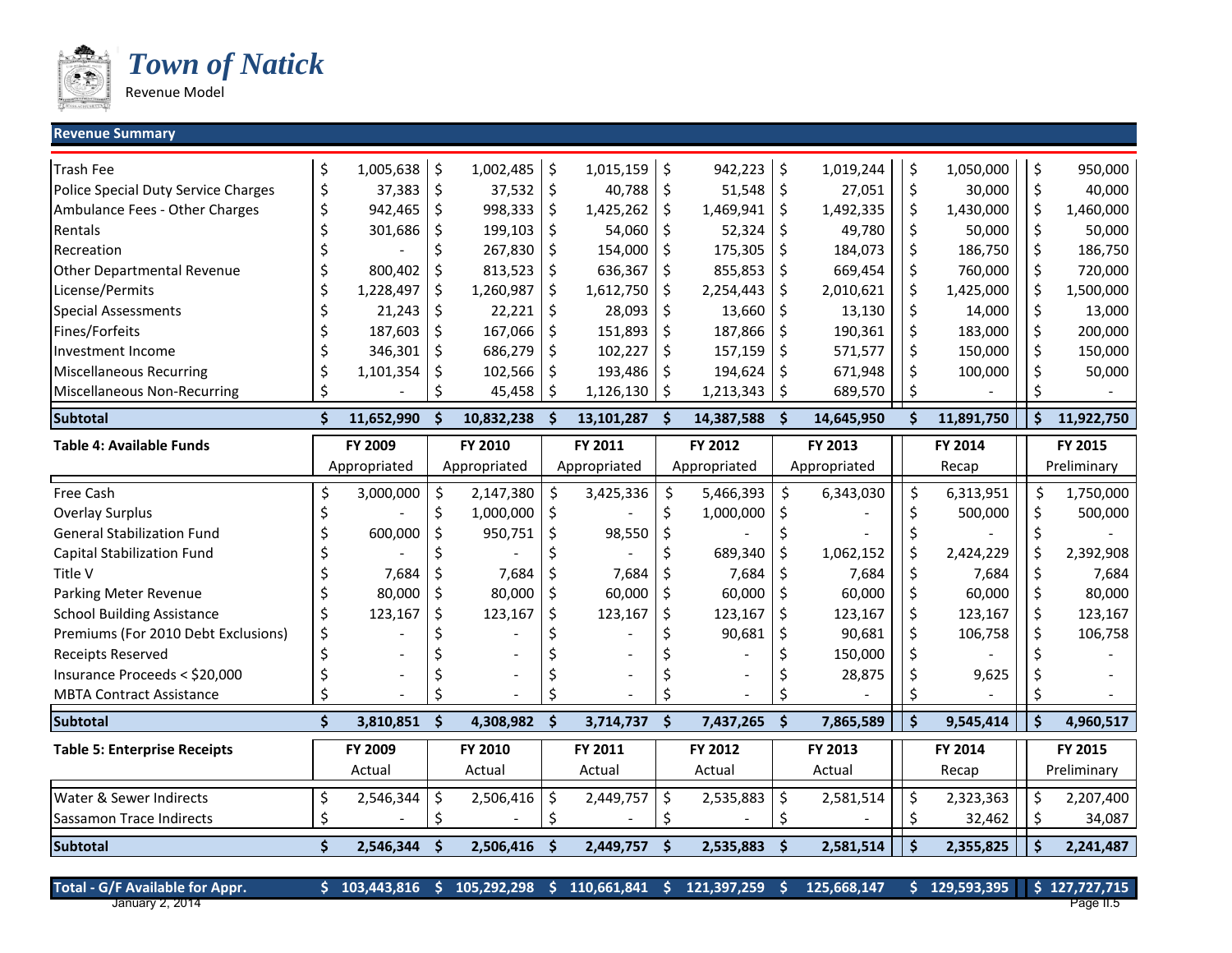

#### **1‐A Tax Levy Summary**

|                                  | <b>Fiscal Year</b> | <b>Fiscal Year</b> | <b>Fiscal Year</b> | <b>Fiscal Year</b> | <b>Fiscal Year</b> | <b>Fiscal Year</b> | <b>Fiscal Year</b> | 2014 vs. 2015   |           |
|----------------------------------|--------------------|--------------------|--------------------|--------------------|--------------------|--------------------|--------------------|-----------------|-----------|
|                                  | 2009 Levy          | 2010 Levy          | 2011 Levy          | 2012 Levy          | 2013 Levy          | 2014 Levy          | 2015 Levy          |                 | %         |
| <b>Components</b>                | Recap              | Recap              | Recap              | Recap              | Recap              | Recap              | Preliminary        | Change          | Change    |
| Prior Year Levy Limit            | 64,250,184         | 72,154,997         | 76,106,387         | 78,763,162         | 81,600,345         | 84,573,555         | 89,191,083         | 4,617,528<br>Ś. | 5.46%     |
| Proposition 2 1/2% Levy Increase | 1,606,255          | 1,803,875          | 1,902,698          | 1,969,079          | 2,040,009          | 2,114,339          | 2,229,777          | 115,438         | 5.46%     |
| New Construction Growth          | 2,398,480          | 2,147,515          | 754,077            | 846,384            | 933,201            | 2,503,189          | 445,955            | \$ (2,057,234)  | $-82.18%$ |
| <b>Operational Override</b>      | 3,900,000          |                    |                    |                    |                    |                    |                    |                 | 0.00%     |
| Net Levy Increase                | 7,904,735          | 3,951,390          | 2,656,775          | 2,837,183          | 2,973,210          | 4,617,528          | 2,675,732          | \$ (1,941,795)  | $-42.05%$ |
| Levy Limit                       | 72,154,997         | 76,106,387         | 78,763,162         | 81,600,345         | 84,573,555         | 89,191,083         | 91,866,815         | 2,675,732<br>Ś  | 3.00%     |
| Debt Exclusion Levy*             | 937,705            | 918,361            | 921,017            | 4,924,076          | 4,768,302          | 4,276,702          | 4,372,406          | 95,704          | 2.24%     |
| <b>Total Tax Levy</b>            | 73,092,702         | 77,024,748         | 79,684,179         | 86,524,421         | 89,341,857         | 93,467,785         | 96,239,221         | \$<br>2,771,436 | 2.97%     |
| <b>Actual Levy</b>               |                    |                    |                    |                    |                    | 93,436,666         |                    |                 |           |
| <b>Actual Received</b>           |                    |                    |                    | 85,587,087         | 89,134,618         |                    |                    |                 |           |

#### **Note:**

\*Amount shown for excluded debt is NET subsidies & application of funds from the capital stabilization fund. Gross estimated debt service for FY 2015 is \$5,122,406. Less School Building Assistance payments for the Wilson Middle School Project of \$123,187, application of premiums from the High School/C-SC projects of \$106,758, and \$750,000 from *the Capital Stabilization Fund results in net figure shown above.*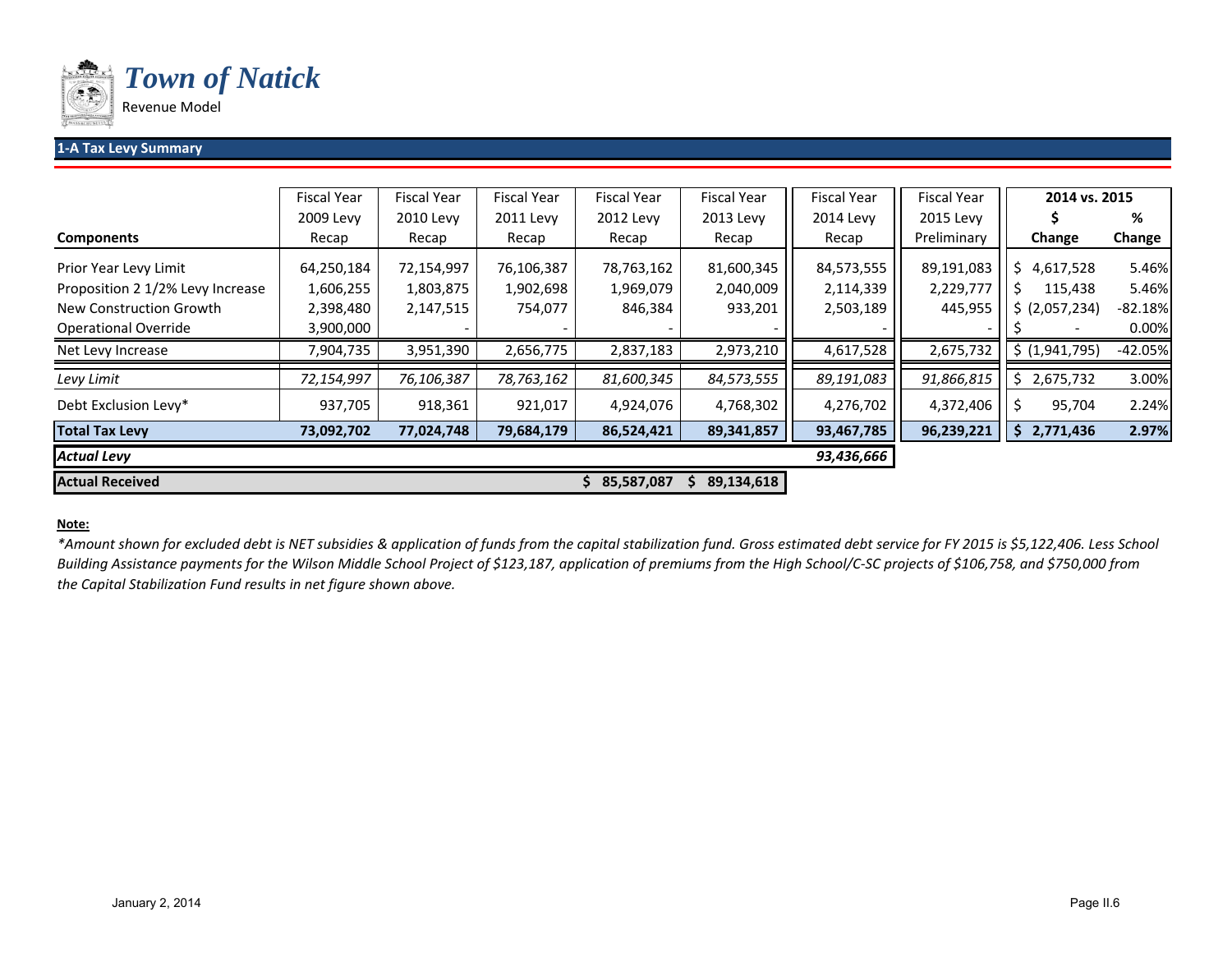

#### **2‐A State Aid Summary**

| <b>State Aid</b>                                   |                    | <b>Cherry Sheet</b><br><b>FY09</b> |     | <b>Cherry Sheet</b><br><b>FY10</b> |     | <b>Cherry Sheet</b><br><b>FY11</b> |     | <b>Cherry Sheet</b><br><b>FY12</b> |     | <b>Cherry Sheet</b><br><b>FY13</b> |    | Recap<br><b>FY14</b> |    | Preliminary<br>FY 2015 |    | 2014 vs. 2015<br>Change | %<br>Change |
|----------------------------------------------------|--------------------|------------------------------------|-----|------------------------------------|-----|------------------------------------|-----|------------------------------------|-----|------------------------------------|----|----------------------|----|------------------------|----|-------------------------|-------------|
| <b>A. EDUCATION</b>                                |                    |                                    |     |                                    |     |                                    |     |                                    |     |                                    |    |                      |    |                        |    |                         |             |
| Chapter 70                                         | \$                 | 5,843,990                          | -S  | 5,727,110                          | Ŝ.  | 7,024,303                          | \$. | 7,062,013                          | \$  | 7,640,286                          | \$ | 8,312,752            | \$ | 8,312,752              |    |                         | 0.00%       |
| <b>School Construction</b>                         |                    |                                    |     |                                    |     |                                    |     |                                    |     |                                    |    |                      |    |                        |    |                         | 0.00%       |
| <b>Charter School Tuition Reimbursement</b>        |                    | 157,054                            |     | 110,372                            |     | 47,329                             | S   | 65,378                             | Ŝ   | 210,583                            |    | 125,484              |    | 125,484                |    |                         | 0.00%       |
| Charter School Capital Reimbursement               |                    |                                    |     |                                    |     |                                    |     |                                    |     |                                    |    |                      |    |                        |    |                         | 0.00%       |
| Off-Set: Racial Equity                             |                    |                                    |     |                                    |     |                                    |     |                                    |     |                                    |    |                      |    |                        |    |                         | 0.00%       |
| Off-Set: School Choice Receiving Tuition           |                    |                                    |     |                                    |     | 81,529                             |     | 98,864                             |     | 181,996                            |    | 200,233              |    | 200,233                |    |                         | 0.00%       |
| Off-Set: School Lunch                              | Ŝ.                 | 17,863                             | l\$ | 19,186                             |     | 15,595                             |     | 19,032                             | \$  | 20,202                             |    | 20,889               |    | 20,889                 |    |                         | 0.00%       |
| Sub-Total, All Education Items                     | Ŝ.                 | 6,018,907                          | \$. | 5,856,668                          | Ŝ.  | 7,168,756                          | Ŝ.  | 7,245,287                          | \$. | 8,053,067                          | Ŝ  | 8,659,358            | Ś. | 8,659,358              | Ś  |                         | 0.00%       |
| <b>B. GENERAL GOVERNMENT</b>                       |                    |                                    |     |                                    |     |                                    |     |                                    |     |                                    |    |                      |    |                        |    |                         |             |
| Lottery, Beano & other Charity Games**             | Ŝ                  | $2,800,177$ \$                     |     |                                    |     |                                    |     |                                    |     |                                    |    |                      |    |                        |    |                         | 0.00%       |
| Additional Assistance**                            | $\zeta$            | 1,942,474                          | -\$ |                                    |     |                                    |     |                                    |     |                                    |    |                      |    |                        |    |                         | 0.00%       |
| ** Unrestricted General Government Aid - Eff. FY10 | \$                 |                                    |     | 3,357,406                          |     | 3,223,110                          |     | 2,990,066                          | \$  | 3,223,110                          |    | 3,299,298            |    | 3,299,298              |    |                         | 0.00%       |
| <b>Police Career Incentive</b>                     | \$                 | 226,966                            |     | 40,692                             | l S | 20,558                             | -S  |                                    | \$  |                                    |    |                      |    |                        |    |                         | 0.00%       |
| <b>Veterans Benefits</b>                           |                    | 50,147                             |     | 103,355                            |     | 116,685                            |     | 98,032                             |     | 124,841                            |    | 147,113              | \$ | 147,113                |    |                         | 0.00%       |
| Exemptions: Vets, Blind & Surviving Spouse         |                    | 77,493                             |     | 113,028                            |     | 121,758                            |     | 111,650                            | \$  | 109,940                            |    | 109,155              |    | 109,155                |    |                         | 0.00%       |
| <b>Exemptions: Elderly</b>                         |                    | 41,666                             | -S  |                                    |     |                                    |     |                                    |     |                                    |    |                      |    |                        |    |                         | 0.00%       |
| <b>State Owned Land</b>                            |                    | 216,172                            | S   | 194,742                            |     | 106,348                            |     | 110,151                            | Ŝ   | 110,187                            | Ŝ. | 112,366              | Ŝ  | 112,366                |    |                         | 0.00%       |
| Off-Set: Public Libraries                          | Ś                  | 50,166                             | S   | 37,183                             | l S | 37,825                             | -S  | 37,402                             | -S  | 36,807                             |    | 36,450               |    | 36,450                 |    |                         | 0.00%       |
| Sub-Total, All General Government                  | Ŝ.                 | 5,405,261                          | Ś   | 3,846,406                          | Ŝ.  | 3,626,284                          | Ś.  | 3,347,301                          | \$. | 3,604,885                          | Ŝ. | 3,704,382            | Ś. | 3,704,382              |    |                         | 0.00%       |
| C. TOTAL ESTIMATED RECEIPTS FOR FISCAL YEAR        |                    | \$11,424,168                       | s   | 9,703,074                          | Ŝ.  | 10,795,040                         |     | \$10,592,588                       |     | \$11,657,952                       | Ŝ. | 12,363,740           | Ś. | 12,363,740             | Ś. | $\overline{a}$          | 0.00%       |
| <b>Dollar Change From Previous Year</b>            | Ŝ.                 | 536,398                            |     | (1,721,094)                        | \$  | 1,091,966                          | Ŝ.  | (202, 452)                         | \$  | 1,065,364                          | S  | 1,568,700            | \$ |                        |    |                         |             |
| <b>Percentage Change</b>                           |                    | 4.93%                              |     | $-15.07%$                          |     | 10.03%                             |     | $-1.88%$                           |     | 10.06%                             |    | 14.53%               |    | 0.00%                  |    |                         |             |
| <b>D. SBA Reimbursements</b>                       | $\mathsf{\hat{S}}$ | 916,839                            | -S  | $916,839$ \$                       |     |                                    |     |                                    | Ŝ.  |                                    |    |                      |    |                        |    |                         | 0.00%       |
| <b>Total State Aid</b>                             | Ś.                 | 12,341,007                         | Ŝ.  | $10,619,913$ \$ 10,795,040         |     |                                    |     | 5 10,592,588                       |     | \$11,657,952                       | Ŝ. | 12,363,740           | Ś. | 12,363,740             | Ŝ. |                         | 0.00%       |
| <b>Actual State Aid Received</b>                   |                    |                                    |     |                                    |     |                                    |     | $$11,449,436 \quad $11,440,476$    |     |                                    |    |                      |    |                        |    |                         |             |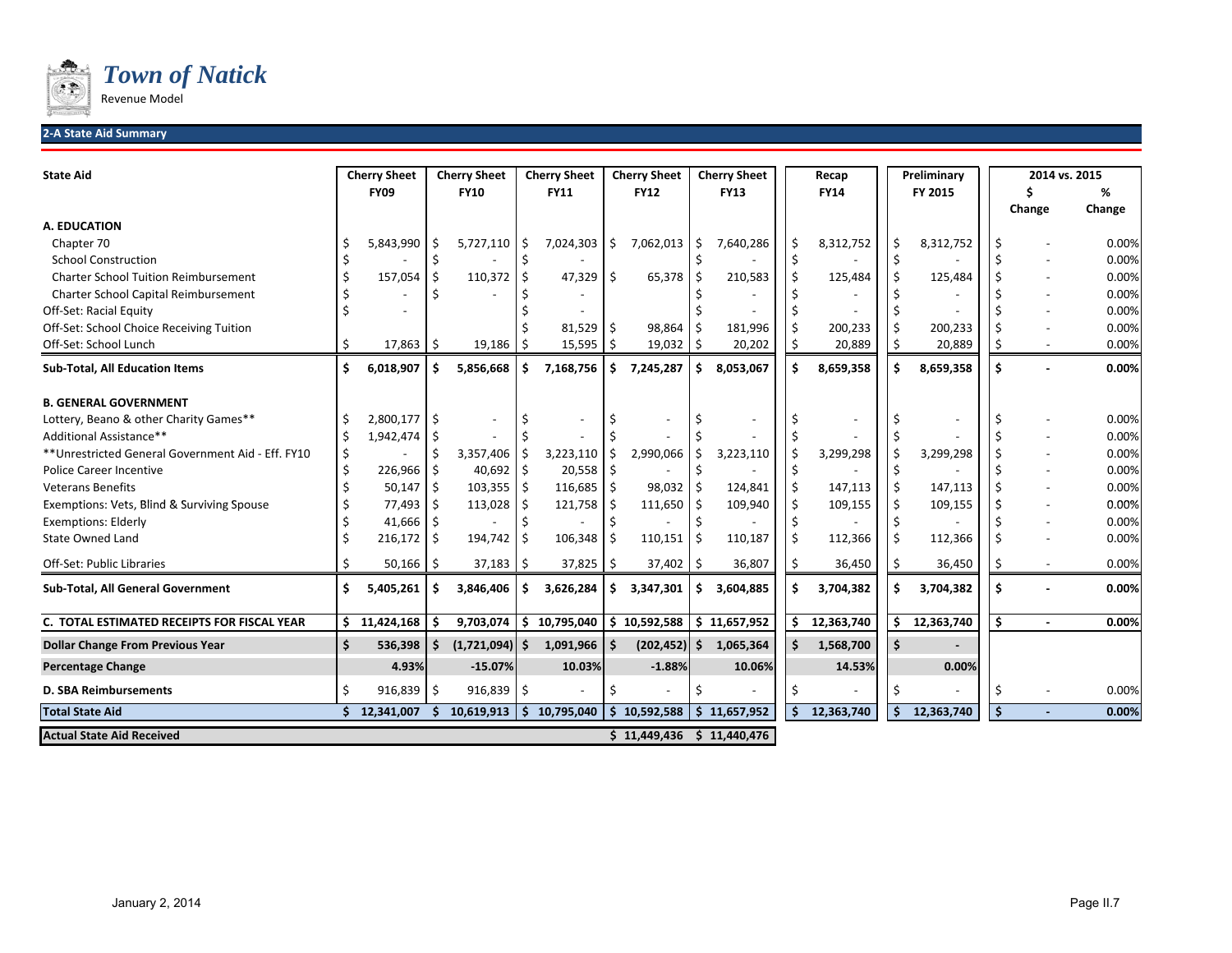

#### **3‐A Local Receipts summary**

| <b>Local Receipts</b>               |    |                |     |               |    |                |    |              |    |             |         | Recap      |                     | Projection               | <b>Averages</b> |
|-------------------------------------|----|----------------|-----|---------------|----|----------------|----|--------------|----|-------------|---------|------------|---------------------|--------------------------|-----------------|
|                                     |    | <b>Actual</b>  |     | <b>Actual</b> |    | <b>Actual</b>  |    | Actual       |    | Actual      |         | FY 2014    |                     | FY 2015                  | 3-year          |
| Receipt                             |    | <b>FY09</b>    |     | <b>FY10</b>   |    | <b>FY11</b>    |    | <b>FY12</b>  |    | <b>FY13</b> |         |            |                     |                          | \$14,044,941    |
|                                     |    |                |     |               |    |                |    |              |    |             |         |            |                     |                          |                 |
| Motor Vehicle                       | \$ | 4,187,040 \$   |     | 3,739,367     | Ŝ. | 3,931,401 \$   |    | 4,082,872 \$ |    | 4,338,121   | \$      | 4,023,000  | $\zeta$             | 4,058,000                | 5-year          |
| <b>Other Excise</b>                 |    | 833,846 \$     |     | 986,324       | \$ | 1,941,878 \$   |    | 2,143,965    | \$ | 2,153,684   | \$      | 2,000,000  | $\zeta$             | 2,000,000                | \$12,924,010    |
| Penalties & Interest Taxes/Excise   |    | $641,897$ \$   |     | 474,871       | \$ | 658,927 \$     |    | 544,880 \$   |    | 529,700     | $\zeta$ | 455,000    | $\zeta$             | 508,000                  |                 |
| Payment in Lieu of Taxes            |    | $17,635$ \$    |     | $28,292$ \$   |    | 28,866 \$      |    | $47,583$ \$  |    | 35,301      | \$      | 35,000     | $\zeta$             | 37,000                   | 10-year         |
| <b>Trash Fee</b>                    | Ś  | $1,005,638$ \$ |     | 1,002,485     | Š. | $1,015,159$ \$ |    | 942,223      | \$ | 1,019,244   | Ŝ.      | 1,050,000  | Ŝ.                  | 950,000                  | \$12,569,229    |
|                                     |    |                |     |               |    |                |    |              |    |             |         |            |                     |                          |                 |
| <b>Other Charges for Services</b>   |    |                |     |               |    |                |    |              |    |             |         |            |                     |                          | 15-year         |
| Police Special Duty Service Charges |    | $37,383$ \$    |     | $37,532$ \$   |    | 40,788 \$      |    | $51,548$ \$  |    | 27,051      | -\$     | 30,000     | Ŝ.                  | 40,000                   | \$11,319,654    |
| Ambulance Fees - Other Charges      |    | 942,465 \$     |     | 998,333       | \$ | 1,425,262 \$   |    | 1,469,941    | \$ | 1,492,335   | \$      | 1,430,000  | \$                  | 1,460,000                |                 |
| Rentals                             | \$ | $301,686$ \$   |     | $199,103$ \$  |    | $54,060$ \$    |    | $52,324$ \$  |    | 49,780      | $\zeta$ | 50,000     | $\ddot{\mathsf{S}}$ | 50,000                   |                 |
| Recreation                          |    |                |     | 267,830 \$    |    | 154,000 \$     |    | 175,305      | \$ | 184,073     | Ŝ.      | 186,750    | Ŝ.                  | 186,750                  |                 |
| <b>Other Departmental Revenue</b>   |    |                |     |               |    |                |    |              |    |             |         |            |                     |                          |                 |
| Other Departmental Revenue          | \$ | 800,402 \$     |     | $813,523$ \$  |    | 636,367 \$     |    | 855,853 \$   |    | 669,454     | \$      | 760,000    | \$                  | 720,000                  |                 |
| License/Permits                     |    | 1,228,497 \$   |     | 1,260,987     | \$ | 1,612,750 \$   |    | 2,254,443    | \$ | 2,010,621   | \$      | 1,425,000  | \$                  | 1,500,000                |                 |
| <b>Special Assessments</b>          |    | $21,243$ \$    |     | 22,221        | \$ | $28,093$ \$    |    | $13,660$ \$  |    | 13,130      | \$      | 14,000     | \$                  | 13,000                   |                 |
| Fines/Forfeits                      | \$ | 187,603 \$     |     | 167,066       | \$ | $151,893$ \$   |    | 187,866 \$   |    | 190,361     | \$      | 183,000    | $\varsigma$         | 200,000                  |                 |
| Investment Income                   | Ś  | 346,301 \$     |     | 686,279       | Ŝ. | $102,227$ \$   |    | $157,159$ \$ |    | 571,577     | Ŝ.      | 150,000    | Ŝ.                  | 150,000                  |                 |
| <b>Miscellaneous Recurring</b>      |    |                |     |               |    |                |    |              |    |             |         |            |                     |                          |                 |
|                                     |    |                |     |               |    |                |    |              |    |             |         |            |                     |                          |                 |
| Tax Per Chap 59 Sec D (%% Occup.)   | \$ | 1,101,354      | -Ś  | $102,566$ \$  |    | 193,486 \$     |    | 194,624      | \$ | 671,948     | \$      | 100,000    | $\ddot{\mathsf{S}}$ | 50,000                   |                 |
| <b>Miscellaneous Non-Recurring</b>  |    |                |     |               |    |                |    |              |    |             |         |            |                     |                          |                 |
| <b>Tailings</b>                     | \$ | $\blacksquare$ | Ŝ.  | 45,458        | \$ | $(701)$ \$     |    |              | \$ |             | .S      |            |                     | ۰                        |                 |
| <b>Tax Title</b>                    | \$ | $\sim$         | -\$ |               | \$ | 858,670 \$     |    | 517,430 \$   |    | 129,504     | $\zeta$ |            |                     | $\overline{\phantom{a}}$ |                 |
| Other                               | Ś. | $\overline{a}$ |     | $\sim$        | Š. | $268,161$ \$   |    | $695,913$ \$ |    | 560,066     | \$      |            |                     |                          |                 |
| <b>Total Estimated Receipts</b>     | Ś. | 11,652,990     | Ŝ.  | 10,832,238    | Ŝ. | 13,101,286     | Ŝ. | 14,387,588   | Ŝ. | 14,645,950  | \$      | 11,891,750 |                     | \$11,922,750             |                 |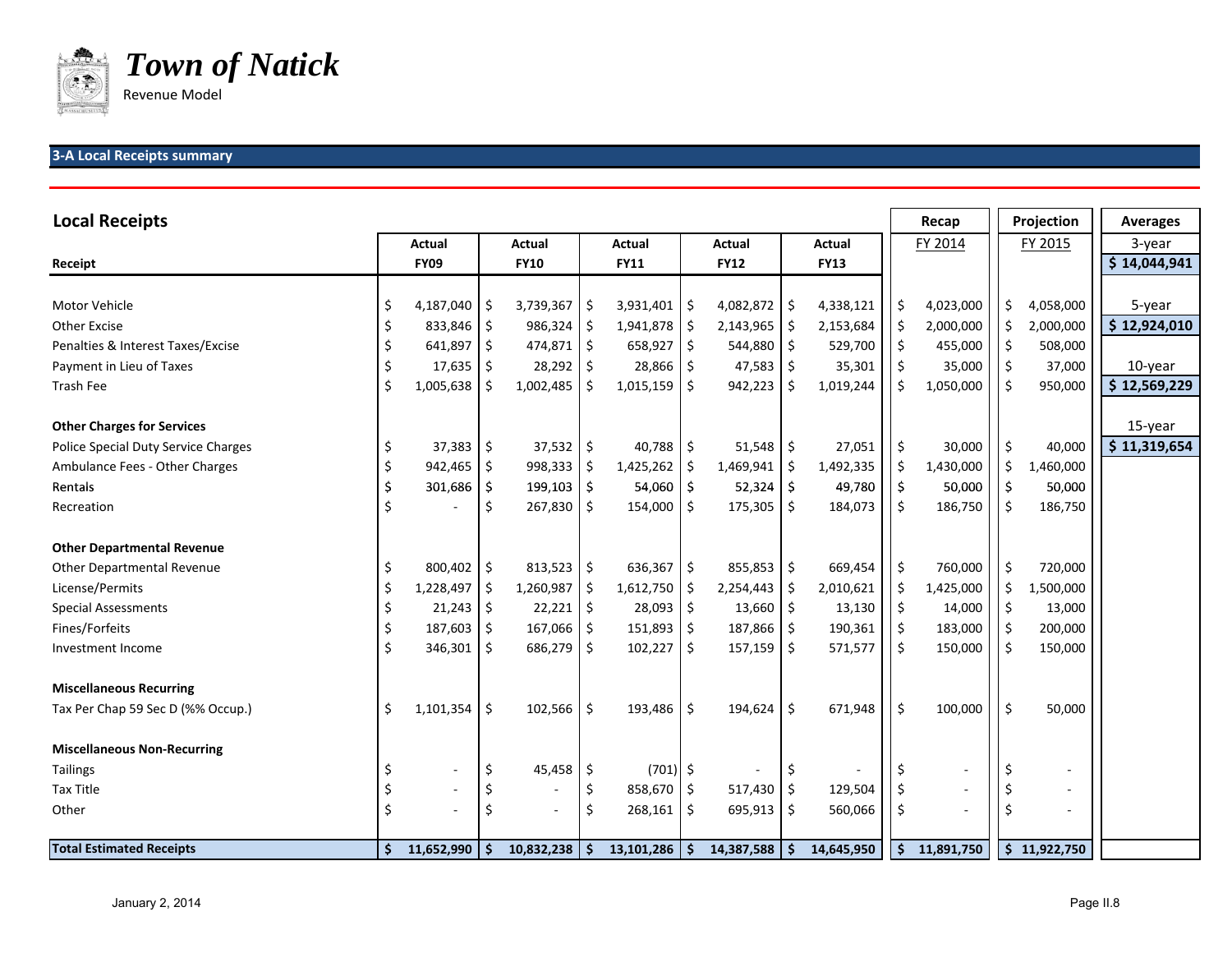

#### **3‐B Motor Vehicle Excise Taxes**

|                                         |                          |             |                            |                          |             | Recap       | Projection  | <b>Averages</b> |
|-----------------------------------------|--------------------------|-------------|----------------------------|--------------------------|-------------|-------------|-------------|-----------------|
| Item                                    | FY 2009                  | FY2010      | FY2011                     | FY 2012                  | FY 2013     | FY 2014     | FY 2013     | 3-year          |
|                                         |                          |             |                            |                          |             |             |             | \$4,117,465     |
| 00146150-415006 MOTOR VEHICLE 2006      |                          |             |                            |                          |             |             |             |                 |
| 00146150-415007 MOTOR VEHICLE 2007      | 827,289                  |             |                            | $\overline{\phantom{0}}$ |             |             |             | 5-year          |
| 00146150-415008 MOTOR VEHICLE TAX 2008  | \$<br>65,435             | 20,587<br>S | 3,922<br>S                 | 3,093                    | 3,080<br>-S |             |             | \$4,055,760     |
| 00146150-415009 MOTOR VEHICLE TAX 2009  | \$3,271,530              | 540,193     | 31,273<br>S                | $6,268$ S                | 1,843       |             |             |                 |
| 00146150-415010 MOTOR VEHICLE TAX 2010  | $\overline{\phantom{a}}$ | \$3,160,895 | 538,835                    | $36,669$ S               | 5,491       |             |             | 10-year         |
| 00146150-415011 MOTOR VEHICLE TAX 2011  | $\overline{\phantom{a}}$ |             | \$3,348,730                | $565,005$ S              | 33,769      |             |             | \$4,141,408     |
| 00146150-415012 MOTOR VEHICLE TAX 2012  |                          |             |                            | \$3,467,329              | 604,331     |             |             |                 |
| 00146150-415013 MOTOR VEHICLE TAX 2013  |                          |             | $\overline{\phantom{a}}$   | $\overline{\phantom{a}}$ | \$3,679,888 |             |             | 15-year         |
| 00146160-415999 MOTOR VEHICLE PRIOR YRS | 22,785                   | 17,129      | 6,928                      | 2,744                    | 6,702<br>-S |             |             | \$3,955,567     |
| 00146162-416200 RECOVERY EXERCISE       |                          | 563         | 1,713                      | $1,765$ S                | 3,017       |             |             |                 |
|                                         |                          |             |                            |                          |             |             |             |                 |
| <b>Total Motor Vehicle Taxes</b>        | \$4,187,040              | \$3,739,367 | $\frac{1}{2}$ \$ 3,931,401 | 4,082,872<br>S           | \$4,338,121 | \$4,023,000 | \$4,058,000 |                 |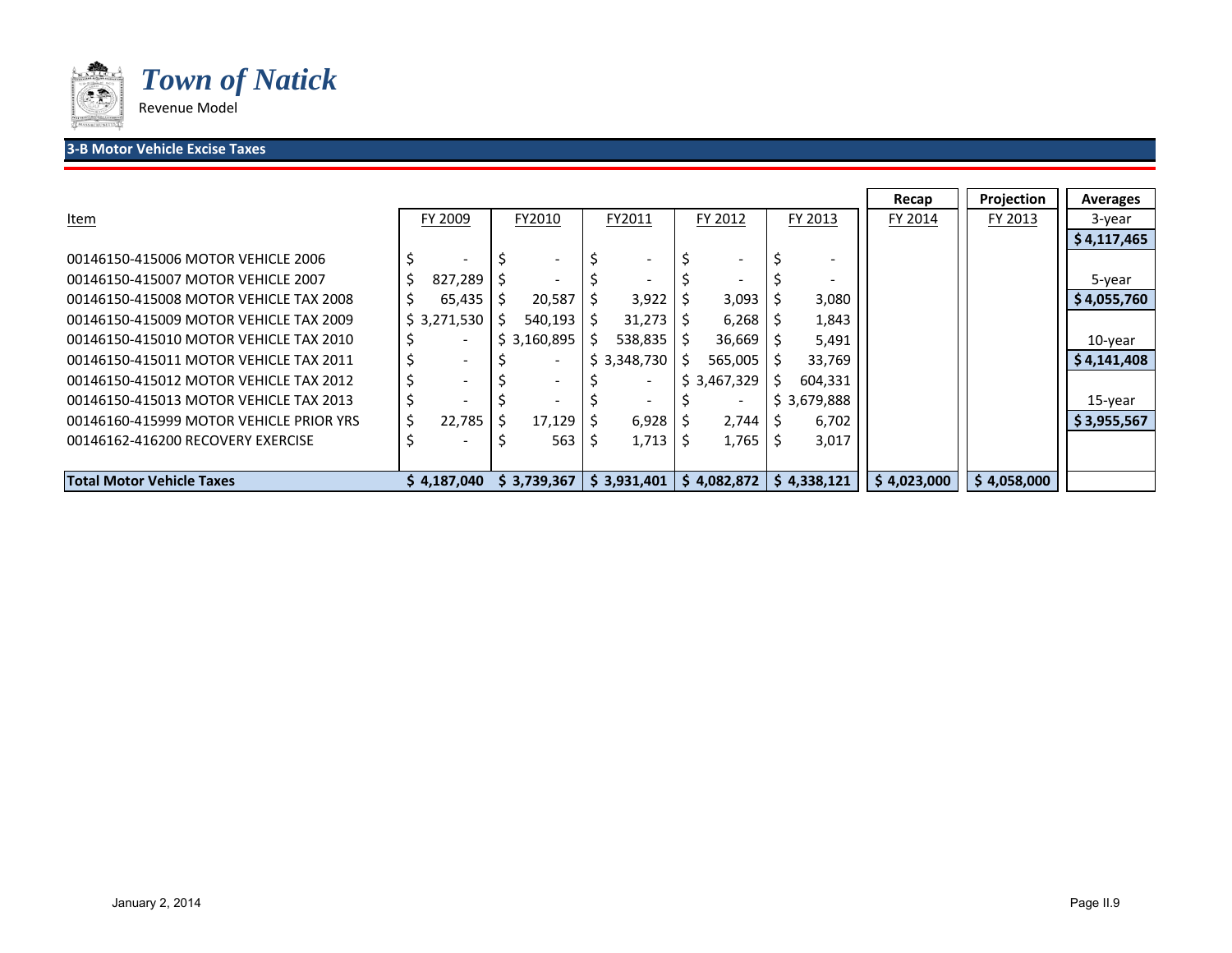

#### **Table 3‐B(2): Motor Vehicle Excise Billing & History**

| <b>Amount Committed</b> |        |              |                    |                  |      |                               |                    |                |        |              |                    |                  |        |              |                    |                  |     |                     |                    |                  |
|-------------------------|--------|--------------|--------------------|------------------|------|-------------------------------|--------------------|----------------|--------|--------------|--------------------|------------------|--------|--------------|--------------------|------------------|-----|---------------------|--------------------|------------------|
|                         |        |              | 2009               |                  |      |                               | 2010               |                |        |              | 2011               |                  |        |              | 2012               |                  |     |                     | 2013               |                  |
|                         | commit | $#$ of Bills | SumOfexcise        |                  |      | Avg./Bill commit $#$ of Bills | SumOfexcise        | Avg./Bill      | commit | $#$ of Bills | SumOfexcise        | Avg./Bill        | commit | $#$ of Bills | SumOfexcise        | Avg./Bill        |     | commit $#$ of Bills | SumOfexcise        | Avg./Bill        |
|                         | #1     | 24,596       | 2,832,143 \$115.15 |                  | # 20 | 163                           | 4,193              | \$25.72        | #20    | 177          | 3,811              | \$21.53          | #1     | 26,610       | 3,047,558 \$114.53 |                  | #1  | 27,427              | 3,281,210          | \$119.63         |
|                         | # 2    | 2,742        |                    | 457,462 \$166.84 | #1   | 25,945                        | 2,793,434          | \$107.67       | #1     | 26,573       | 2,914,979          | \$109.70         | #2     | 1,643        |                    | 498,566 \$303.45 | #2  | 1,591               |                    | 508,000 \$319.30 |
|                         | #3     | 912          | 177,997            | \$195.17         | # 2  | 1,505                         | 346,479            | \$230.22       | #2     | 1,808        | 504,814            | \$279.21         | #3     | 1,169        | 255,100            | \$218.22         | #3  | 1,681               | 384,792            | \$228.91         |
|                         | #99    | 82           | 5,578              | \$68.02          | #3   | 1,198                         | 255,105            | \$212.94       | #3     | 1,084        | 235,008            | \$216.80         | #4     | 1,073        |                    | 197,860 \$184.40 | #4  | 1,073               | 197,860            | \$184.40         |
|                         | #88    | 18           | 12,500             | \$694.44         | # 21 | 20                            |                    | 3,076 \$153.81 | #99    | 74           | 5,771              | \$77.99          | #5     | 901          |                    | 120,246 \$133.46 | #5  | 901                 |                    | 120,246 \$133.46 |
|                         | # 55   | 27           | 4,419              | \$163.67         | # 52 | 15                            | 10,900             | \$726.67       | #60    | 22           | 2,291              | \$104.15         | #6     | 919          | 75,904             | \$82.59          | #6  | 919                 | 75,904             | \$82.59          |
|                         | #4     | 1,648        | 273,894            | \$166.20         | #99  | 81                            | 4,958              | \$61.20        | #52    | 16           | 10,100             | \$631.25         | #20    | 173          | 4,008              | \$23.17          | #7  | 724                 | 30,278             | \$41.82          |
|                         | #5     | 957          | 118,243            | \$123.56         | #4   | 1148                          | 208,210            | \$181.37       | #4     | 953          |                    | 165,587 \$173.75 | #52    | 17           | 10,500             | \$617.65         | #8  | -6                  | 435                | \$72.47          |
|                         | # 6    | 830          | 60,495             | \$72.89          | #5   | 1026                          | 126,197            | \$123.00       | #5     | 1040         |                    | 129,220 \$124.25 | #60    | 28           |                    | 3,034 \$108.37   | #20 | 168                 | 3,724              | \$22.17          |
|                         | #7     | 570          | 20,325             | \$35.66          | #6   | 925                           | 78,909             | \$85.31        |        |              |                    |                  | #61    | 6            |                    | 626 \$104.38     | #52 | 16                  |                    | 10,300 \$643.75  |
|                         | # $8$  |              | 47                 | \$46.67          | #7   | 708                           | 24,885             | \$35.15        |        |              |                    |                  | #99    | 77           |                    | 6,336 \$82.29    | #60 | 28                  |                    | 3,034 \$108.37   |
|                         | #9     | 87           | 6,053              | \$69.57          | #8   | 27                            | 3,319              | \$122.91       |        |              |                    |                  |        |              |                    |                  | #61 | 13                  |                    | 1,553 \$119.50   |
|                         | # 29   | 11           | 1,849              | \$168.08         | #99  | 23                            | 7,293              | \$317.11       |        |              |                    |                  |        |              |                    |                  | #62 | 6                   | 250                | \$41.67          |
|                         | #10    | 8            | 568                | \$70.99          | #60  | 15                            | 1,166              | \$77.74        |        |              |                    |                  |        |              |                    |                  | #99 | 65                  | 5,248              | \$80.73          |
|                         | #11    | 21           | 3,363              | \$160.14         | #10  |                               | 41                 | \$41.25        |        |              |                    |                  |        |              |                    |                  |     |                     |                    |                  |
|                         |        |              |                    |                  | #11  |                               | 5.                 | \$5.00         |        |              |                    |                  |        |              |                    |                  |     |                     |                    |                  |
| <b>Totals</b>           |        | 32510        | 3,974,934 \$122.27 |                  |      | 32801                         | 3,868,169 \$117.93 |                |        | 31747        | 3,971,581 \$125.10 |                  |        | 32616        | 4,219,738 \$129.38 |                  |     | 34618               | 4,622,834 \$133.54 |                  |

#### **Actual Collections received in each FY**

|       | 2009 |                          |       | 2010 |            |       | 2011 |                          |       | 2012 |                          |       | 2013 |                          |
|-------|------|--------------------------|-------|------|------------|-------|------|--------------------------|-------|------|--------------------------|-------|------|--------------------------|
| Type  |      | Collection               | Type  |      | Collection | Type  |      | Collection               | Type  |      | Collection               | Type  |      | Collection               |
|       |      |                          |       |      |            |       |      |                          |       |      |                          |       |      |                          |
| Prior |      | 22,785                   | Prior |      | 17,129     | Prior |      | 6,928                    | Prior |      | 2,744                    | Prior |      | 6,702                    |
| 2006  |      | $\sim$                   | 2006  |      | $\sim$     | 2006  |      | $\overline{\phantom{a}}$ | 2006  |      | $\overline{\phantom{a}}$ | 2006  |      | $\overline{\phantom{a}}$ |
| 2007  |      | 827,289                  | 2007  |      |            | 2007  |      |                          | 2007  |      | $\overline{\phantom{a}}$ | 2007  |      |                          |
| 2008  |      | 65,435                   | 2008  |      | 20,587     | 2008  |      | 3,922                    | 2008  |      | 3,093                    | 2008  |      | 3,080                    |
| 2009  |      | 3,271,530                | 2009  |      | 540,193    | 2009  |      | 31,273                   | 2009  |      | 6,268                    | 2009  |      | 1,843                    |
| 2010  |      |                          | 2010  |      | 3,160,895  | 2010  |      | 538,835                  | 2010  |      | 36,669                   | 2010  |      | 5,491                    |
| 2011  |      |                          | 2011  |      |            | 2011  |      | 3,348,730                | 2011  |      | 565,005                  | 2011  |      | 33,769                   |
| 2012  |      |                          | 2012  |      | $\sim$     | 2012  |      | $\overline{\phantom{a}}$ | 2012  |      | 3,467,329                | 2012  |      | 604,331                  |
| 2013  |      | $\overline{\phantom{a}}$ | 2013  |      | $\sim$     | 2013  |      |                          | 2013  |      | $\sim$                   | 2013  |      | 3,679,888                |
| Misc  |      |                          | Misc  |      | 563        | Misc  |      | 1,713                    | Misc  |      | 1,765                    | Misc  |      | 3,017                    |

| <b>Totals</b> | +,187,040 | 1720.267<br>J7,JU7<br>. | 3.931.401 | 1000072<br>4,082,872 | 4,338,12 |
|---------------|-----------|-------------------------|-----------|----------------------|----------|
|               |           |                         |           |                      |          |

**Actual vs. Billed**

|                         | 2009                   |        |                         | 2010                   |       |                        | 2011                   |       |                 | 2012                   |       |                         | 2013                   |       |
|-------------------------|------------------------|--------|-------------------------|------------------------|-------|------------------------|------------------------|-------|-----------------|------------------------|-------|-------------------------|------------------------|-------|
|                         |                        |        |                         |                        |       |                        |                        |       |                 |                        |       |                         |                        |       |
| <b>Billed</b><br>Actual | 3,974,934<br>1,187,040 | 105.3% | <b>Billed</b><br>Actual | 3,868,169<br>3,739,367 | 96.7% | <b>Billed</b><br>Actua | 3,971,581<br>3,931,401 | 99.0% | Billed<br>Actua | 4,219,738<br>1,082,872 | 96.8% | <b>Billed</b><br>Actual | 4,622,83/<br>4,338,121 | 93.8% |

#### **Notes:**

- 
- a) 5-Year Billable Average: <br>
b) 5-Year Actual Collection Average: <br>
\$4,055,760 \$4,055,760
- 
- c) Average Bills 5-Year Average **125.64**<br>
d) Average No. of Bills Annually-5 Year Average 32,858
- 
- $f$ ) Economic Factor 100.00% (100.00%) and  $f$  100.00%

d) Average No. of Bills Annually-5 Year Average 32,858 **FY 2015 Projection = ave. bill x ave. # bills x collection rate x economic factor \$4,058,000**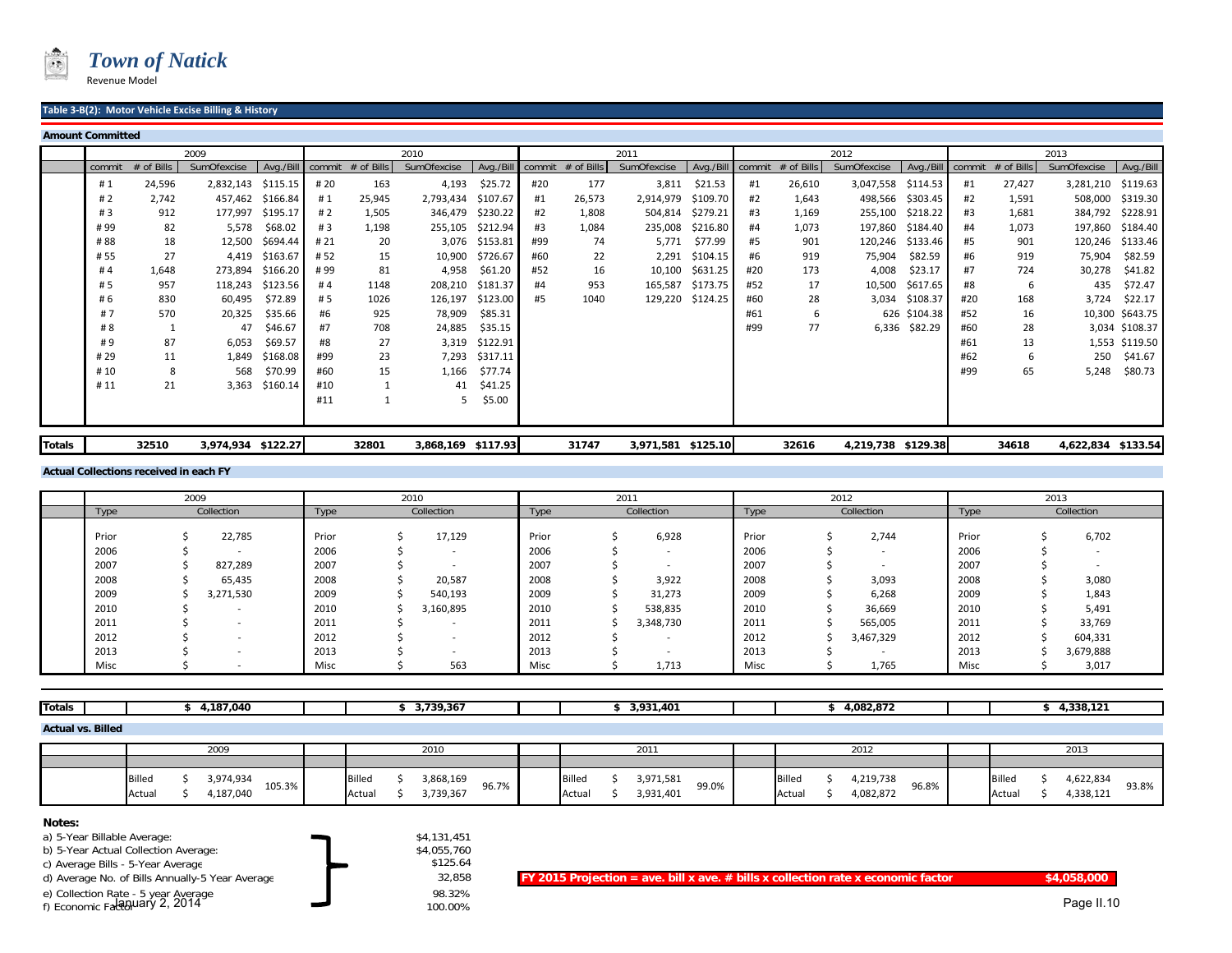

#### **3‐C Other Excise** <sup>40359</sup>

|                                         |   |                          |                          |    |                            |   |                  |          |                          | Projection | Projection     | Averages  |
|-----------------------------------------|---|--------------------------|--------------------------|----|----------------------------|---|------------------|----------|--------------------------|------------|----------------|-----------|
| Item                                    |   | FY 2009                  | FY 2010                  |    | FY 2011                    |   | FY 2012          |          | FY 2013                  | FY 2014    | FY 2015        | 3-year    |
|                                         |   |                          |                          |    |                            |   |                  |          |                          |            |                | 2,079,842 |
| 00146190-419100 OTHER TAXES HOTEL/MOTEL | Ь | $833,846$ \$             | 748,707                  | S  | 1,151,127                  | S | 1,297,423        |          | 1,224,470                |            |                |           |
| 00146190-467500 LOCAL OPTION MEALS      |   | $\overline{\phantom{a}}$ | 237,617                  |    | 787,167                    |   | 843,077          |          | 925,997                  |            |                | 5-year    |
| 00146160-416003 BOAT EXCISE 2003        |   | $\overline{\phantom{a}}$ |                          |    |                            |   |                  |          |                          |            |                | 1,611,939 |
| 00146160-416004 BOAT EXCISE 2004        |   |                          | $\overline{\phantom{0}}$ |    |                            |   |                  |          | $\overline{\phantom{a}}$ |            |                |           |
| 00146160-416011 BOAT EXCISE 2011        |   |                          |                          |    | 3,579                      |   | 76               |          | $\overline{\phantom{0}}$ |            |                | 10-year   |
| 00146160-416012 BOAT EXCISE 2012        |   |                          | $\overline{\phantom{0}}$ |    |                            |   | $3,388$ $\mid$ : |          | 210                      |            |                | 1,179,383 |
| 00146160-416013 BOAT EXCISE 2013        |   |                          | $\overline{\phantom{0}}$ |    |                            |   |                  |          | 3,008                    |            |                |           |
|                                         |   |                          |                          |    |                            |   |                  |          |                          |            |                |           |
| <b>Total Other Excise</b>               |   | 833,846                  | 986,324                  | S. | $1,941,878$   \$ 2,143,965 |   |                  | <b>S</b> | 2,153,684                | 2,000,000  | 2,000,000<br>s |           |

403 | 403 | 403 | 403 | 403 | 403 | 403 | 403 | 403 | 403 | 403 | 403 | 403 | 403 | 403 | 403 | 403 | 403 | 40

| <b>Breakout:</b>                                 |         |                |         |         |            |            |
|--------------------------------------------------|---------|----------------|---------|---------|------------|------------|
| Local Option Taxes                               | FY 2010 | <b>FY 2011</b> | FY 2012 | FY 2013 | FY 2014    | FY 2015    |
|                                                  | Actual  | Actual         | Actual  | Actual  | Projection | Projection |
| Hotel Motel Taxes - State Portion (4%)           | 678.411 | 767,418 \$     | 864,949 | 816.313 | 700,000    | 700,000    |
| Hotel Motel Taxes - Town Portion (2%)*           | 70.296  | 383,709        | 432.474 | 408.157 | 400,000    | 400,000    |
| Local Option Meals Taxes - Town Portion (.75%)** | 237.617 | 787.167        | 843,077 | 925.997 | 900,000    | 900,000    |
|                                                  |         |                |         |         |            |            |

#### **Notes:**

\* FY 2010 Actual collected for only one quarter ‐ April‐June 2010

\*\* FY 2010 Actual collected for two quarters ‐ January‐June 2010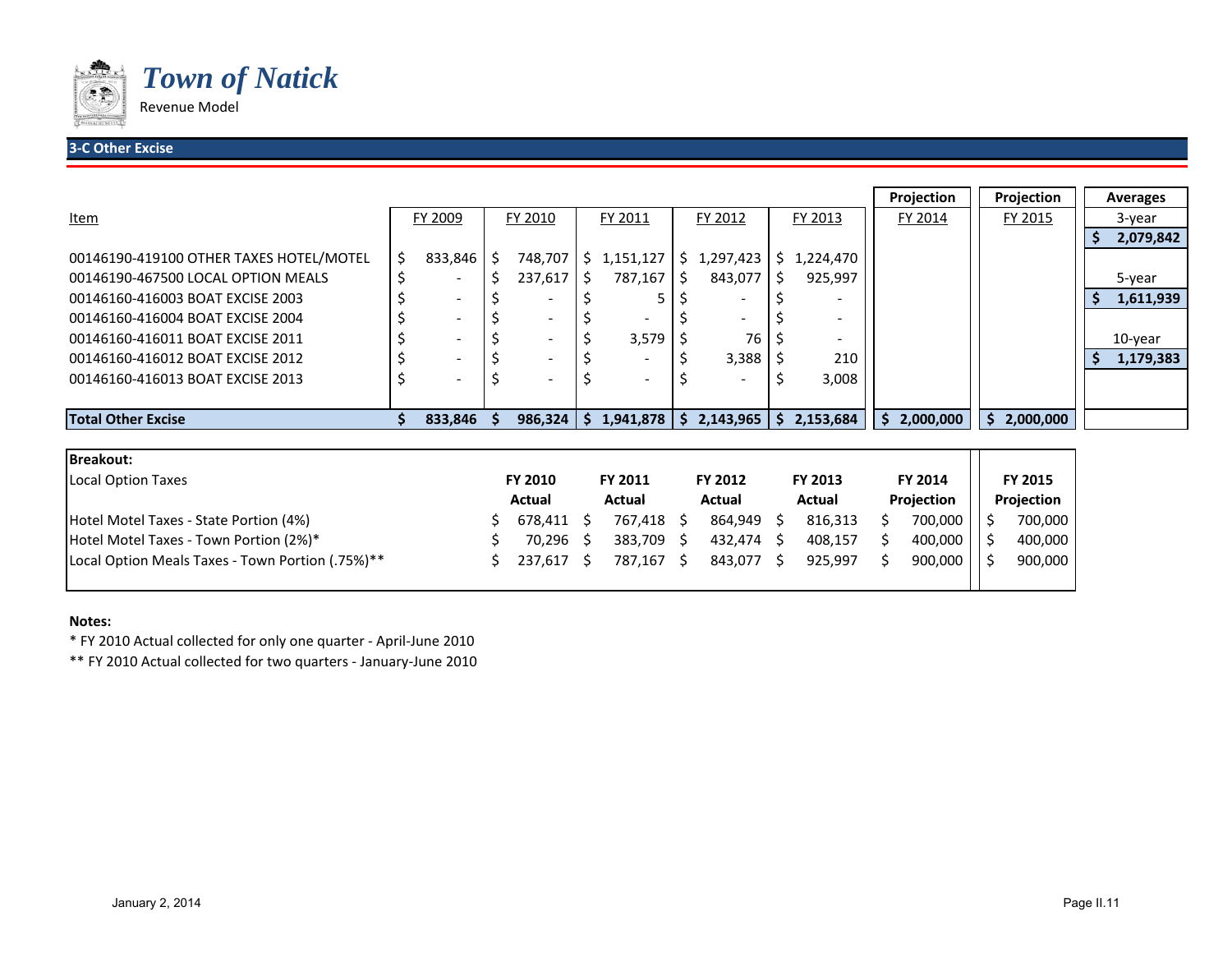

#### **3‐D Penalties and Interest on Taxes and Excise** <sup>40359</sup>

|                                                |   |                          |                          |          |               |         |   |         | Recap   | Projection | <b>Averages</b> |
|------------------------------------------------|---|--------------------------|--------------------------|----------|---------------|---------|---|---------|---------|------------|-----------------|
| Item                                           |   | FY 2009                  | FY 2010                  |          | FY 2011       | FY 2012 |   | FY 2013 | FY 2014 | FY 2015    | 3-year          |
|                                                |   |                          |                          |          |               |         |   |         |         |            | 577,836         |
| 00146170-417000 PENALITIES ON TAXES & EXCISE I | S | $36,875$ $\mid$ \$       | 63,446                   | l S      | $78,728$ \$   | 69,296  | S | 78,631  |         |            |                 |
| 00146170-417100 INTEREST ON TAXES              |   | $201.400$ S              | 186,942                  | S        | 196,693       | 184,479 |   | 213,142 |         |            | 5-year          |
| 00146170-417200 INTEREST ON MOTOR VEHICLE      |   | $39,239$ $\sqrt{5}$      | 27,480                   | S        | $26,367$   \$ | 24,220  |   | 32,166  |         |            | 570,055         |
| 00146170-417300 INTEREST TAX TITLES            |   | $254,599$ \$             | 72,581                   | S        | 226,842       | 134,579 |   | 52,893  |         |            |                 |
| 00146170-417400 INTEREST ON BETTERMENTS        |   | 111                      | 153                      |          | 533 l         | 2,609   |   | 2,335   |         |            | 10-year         |
| 00146170-417600 INTEREST BOAT EXCISE           |   | $\overline{\phantom{0}}$ | $\overline{\phantom{0}}$ |          | ۰             | 12      |   | 27      |         |            | 446,954         |
| 010 4175 INTEREST CHAPTER 41A                  |   |                          |                          |          |               |         |   |         |         |            |                 |
| 00146170-417800 INTEREST POLICE DETAILS        |   | 30                       | 1,011                    |          |               |         |   |         |         |            |                 |
| 010 4180 TAX TITLE FEES                        |   | 14,209                   | 7,715                    |          |               |         |   |         |         |            |                 |
| 00146370-437100 MUNICIPAL LIEN CERTIFICATES    |   | 95,433                   | 115,545                  | S        | 129,765       | 129,685 |   | 150,505 |         |            |                 |
|                                                |   |                          |                          |          |               |         |   |         |         |            |                 |
| <b>Total Penalties and Interest</b>            |   | 641,897                  | 474.871                  | <b>S</b> | 658,927       | 544.880 |   | 529.700 | 455.000 | 508,000    |                 |

40360

#### **Assumption:**

FY 2015 Projection based at 90% of 5‐year collection average, FY 2009‐2013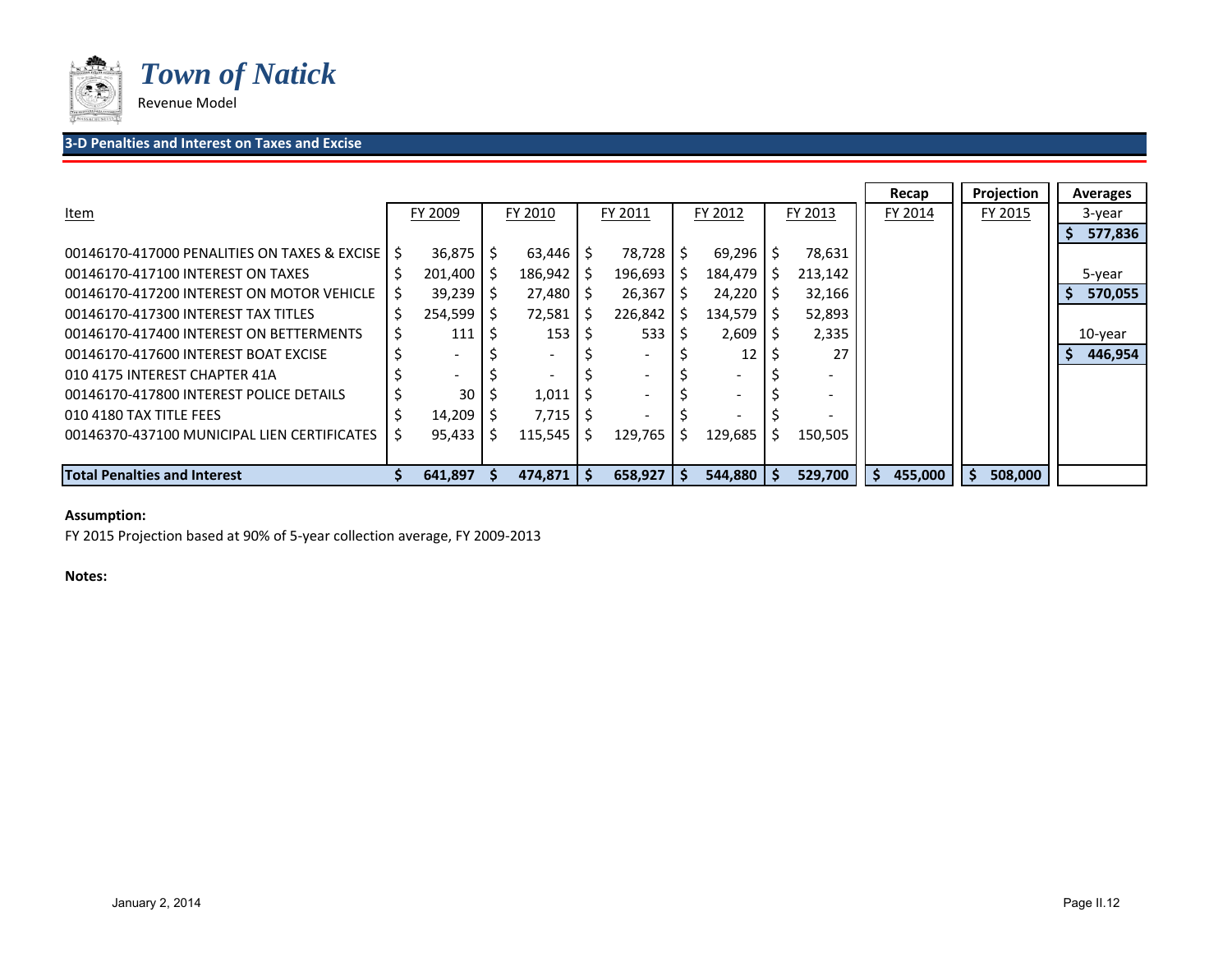

## **3‐E Payments‐In‐Lieu‐of‐Taxes (PILOTS)** <sup>40359</sup>

|                                               |        |         |    |         |    |         |         | Recap   | Projection | <b>Averages</b> |
|-----------------------------------------------|--------|---------|----|---------|----|---------|---------|---------|------------|-----------------|
| <u>Item</u>                                   | FY2009 | FY 2010 |    | FY 2011 |    | FY 2012 | FY 2013 | FY 2014 | FY 2015    | 3-year          |
|                                               |        |         |    |         |    |         |         |         |            | 37,250          |
| 00146180-418100 IN LIEU TAX MA MORSE HLTHCARE |        | 13,170  | -S | 13,557  | -S | 31,878  | 19,473  |         |            |                 |
| 00146180-418200 IN LIEU TAX HOUSING AUTHORITY |        | 12,172  | 5  | 12,225  |    | 12,300  | 12,325  |         |            | 5-year          |
| 00146180-418300 IN LIEU TAX EXEMPT PROPERTY   | 17,635 |         |    |         |    |         |         |         |            | 31,536          |
| 00146180-418400 IN LIEU TAX TCAN NATICK ARTS  |        | 2,950   |    | 3,084   |    | 3,405   | 3,503   |         |            |                 |
|                                               |        |         |    |         |    |         |         |         |            | 10-year         |
|                                               |        |         |    |         |    |         |         |         |            | 29,727          |
| <b>Total PILOT's</b>                          | 17,635 | 28,292  |    | 28,866  |    | 47,583  | 35,301  | 35,000  | 37,000     |                 |

#### **Assumption:**

FY 2015 Projection based at 100% of 3‐year collection average, FY 2011‐2013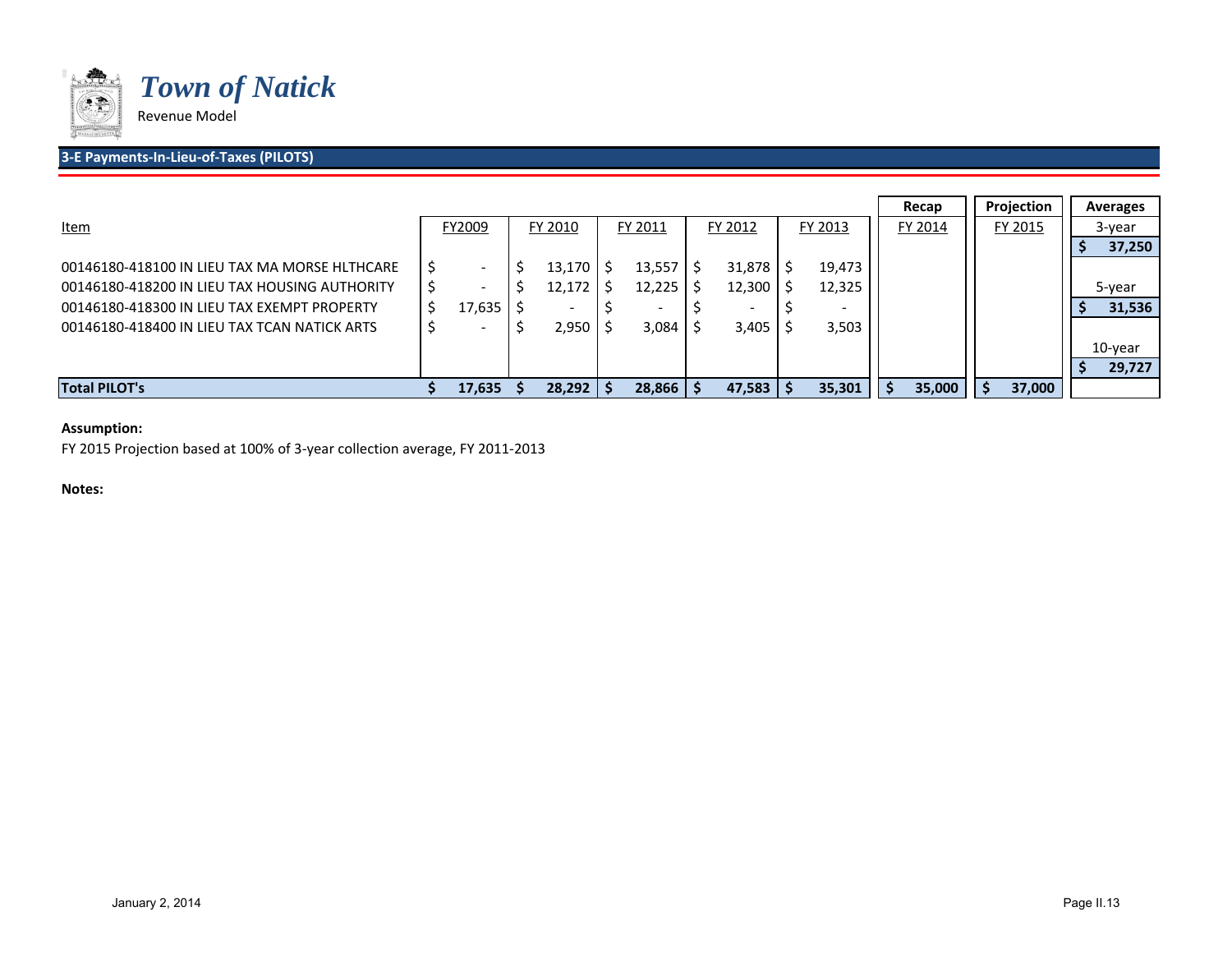

#### **3‐F Trash Disposal Charges**

|                                    |             |                        |                           |                   |                          | Recap       | Projection | <b>Averages</b> |
|------------------------------------|-------------|------------------------|---------------------------|-------------------|--------------------------|-------------|------------|-----------------|
| <u>Item</u>                        | FY 2009     | FY 2010                | FY 2011                   | FY 2012           | FY 2013                  | FY 2014     | FY 2015    | 3-year          |
|                                    |             |                        |                           |                   |                          |             |            | 992,209         |
| 00146320-432000 PAYT FEES          | \$1,005,638 | 903,950                | 925,075<br>IS.            | $845,923$ S<br>S. | 928,926                  |             |            |                 |
| 010 4247 TRASH FEES                |             |                        |                           |                   | $\overline{\phantom{0}}$ |             |            | 5-year          |
| 00420250-425100 BULKY WASTE PICKUP |             | $98,535$ $\frac{1}{5}$ | 90,084                    | 96,300            | 90,319                   |             |            | 996,950         |
|                                    |             |                        |                           |                   |                          |             |            |                 |
|                                    |             |                        |                           |                   |                          |             |            | 10-year         |
|                                    |             |                        |                           |                   |                          |             |            | \$1,008,550     |
| <b>Total Trash Disposal Fees</b>   | \$1,005,638 |                        | $$1,002,485$ $$1,015,159$ | 942,223           | \$1,019,244              | \$1,050,000 | 950,000    |                 |

#### **Assumption:**

FY 2015 Projection based at 95% of 10‐year collection average, FY 2004‐2013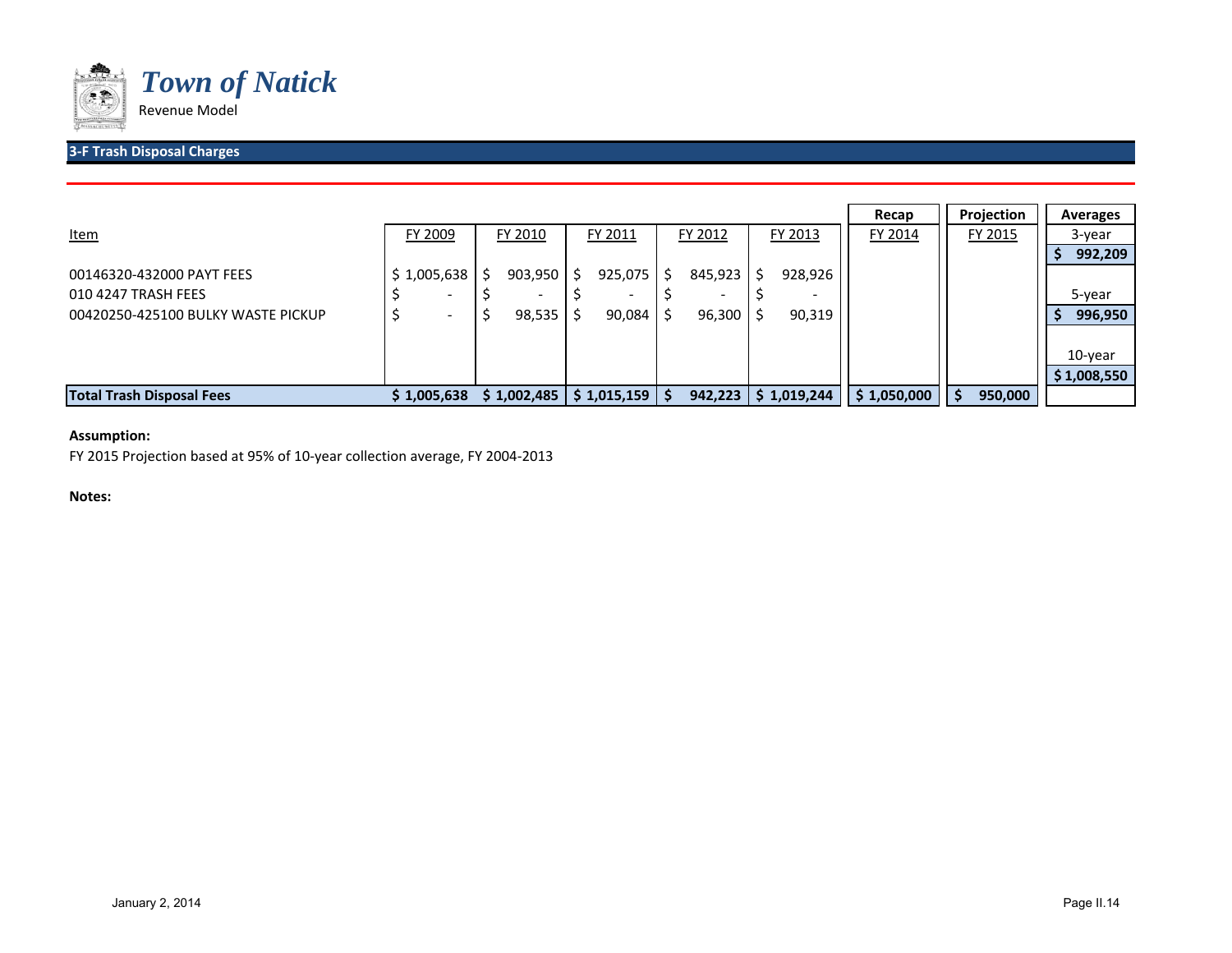

## **3‐G Other Charges** <sup>40359</sup>

|                                               |                                |             |                                       |                  |             | Recap       | Projection  | Averages    |
|-----------------------------------------------|--------------------------------|-------------|---------------------------------------|------------------|-------------|-------------|-------------|-------------|
| Item                                          | FY2009                         | FY 2010     | FY 2011                               | FY 2012          | FY 2013     | FY 2014     | FY 2015     | 3-year      |
|                                               |                                |             |                                       |                  |             |             |             | \$1,502,308 |
| 00220320-432017 AMBULANCE SERVICE FEES        | $942,465$ $\frac{1}{5}$<br>-\$ |             | $998,333$   \$1,425,262   \$1,469,941 |                  | \$1,492,335 |             |             |             |
| 00210370-437105 POLICE SPECIAL DUTY S/CHGS \$ | $37,383$ $\frac{1}{5}$         | 37,532      | $40,788$ S<br>l S                     | 51,548           | 27,051      |             |             | 5-year      |
|                                               |                                |             |                                       |                  |             |             |             | \$1,304,527 |
|                                               |                                |             |                                       |                  |             |             |             |             |
|                                               |                                |             |                                       |                  |             |             |             | 10-year     |
|                                               |                                |             |                                       |                  |             |             |             | \$1,103,748 |
|                                               |                                |             |                                       |                  |             |             |             |             |
| <b>Total Other Charges</b>                    | 979,848                        | \$1,035,865 | \$1,466,050                           | 1,521,489<br>\$. | \$1,519,385 | \$1,460,000 | \$1,500,000 |             |

403 | 403 | 403 | 403 | 403 | 403 | 403 | 403 | 403 | 403 | 403 | 403 | 403 | 403 | 403 | 403 | 403 | 403 | 40<br>|-

## **Assumption:**

FY 2015 Projection based 100% of three year average FY 2011‐2013.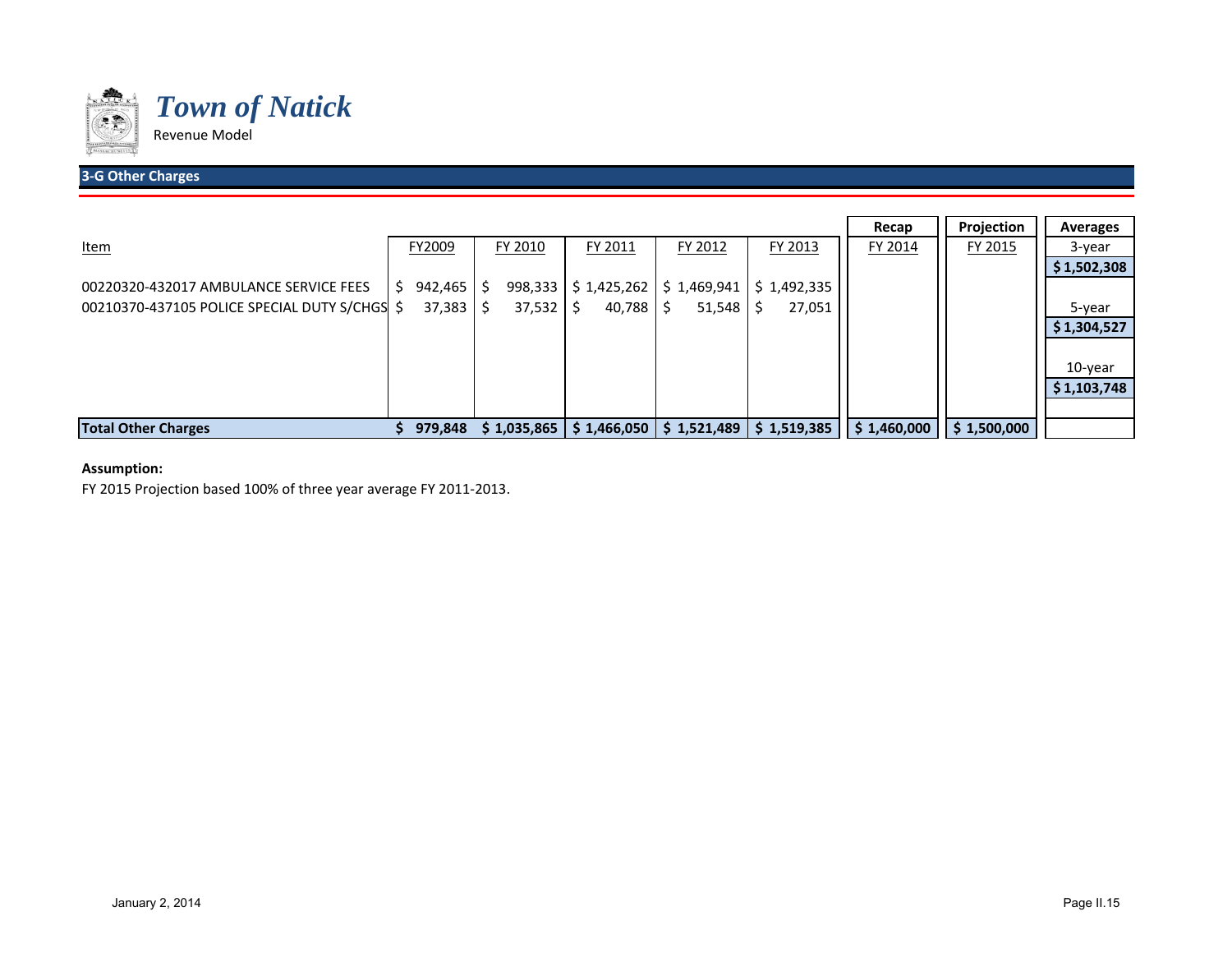

#### **3‐HRentals** 40359 **PM Rentals** 40359 **PM Rentals**

|                                          |                                       |                    |                          |               |         | Recap   | Projection | <b>Averages</b> |  |
|------------------------------------------|---------------------------------------|--------------------|--------------------------|---------------|---------|---------|------------|-----------------|--|
| <u>Item</u>                              | FY 2009                               | FY 2010            | FY 2011                  | FY 2012       | FY 2013 | FY 2014 | FY 2015    | 3-year          |  |
|                                          |                                       |                    |                          |               |         |         |            | 52,055          |  |
| 010 4361 NATICK DISTRICT COURT RENTAL    | $164,785$ $\overline{\phantom{1}}$ \$ | $51,511$ $\mid$ \$ |                          |               |         |         |            |                 |  |
| 00146360-436002 ELIOT SCHOOL LEASE       |                                       |                    | 26,363                   |               |         |         |            | 5-year          |  |
| 00146360-436002 EAST SCHOOL RENTAL       | 127,398                               | $133,768$ S        | 11,912                   |               |         |         |            | 131,391         |  |
| 00146360-436003 COLE CENTRE RENTAL       | 9,504                                 | $13.824$ S         | 10,368                   | 13,824        | 17.280  |         |            |                 |  |
| 00146360-436515 RIVERBEND SCHOOL         |                                       |                    | 5,417                    | $32,500$ S    | 32,500  |         |            | $10$ -year      |  |
| 00146360-436510 11 MECHANIC STREET LEASE |                                       |                    | -                        | $6,000$   \$  |         |         |            | 208,425         |  |
| 010 4366 RENTAL POLICE TRNG CENTER       |                                       |                    | $\overline{\phantom{a}}$ |               |         |         |            |                 |  |
|                                          |                                       |                    |                          |               |         |         |            |                 |  |
| <b>Total Rentals</b>                     | $301,686$   \$                        | 199,103            | 54,060                   | $52,324$   \$ | 49,780  | 50,000  | 50,000     |                 |  |

403 | 403 | 403 | 403 | 403 | 403 | 403 | 403 | 403 | 403 | 403 | 403 | 403 | 403 | 403 | 403 | 403 | 403 | 40<br>|-

#### **Assumption:**

FY 2015 Projection based at 96% of the three‐year average of current rentals.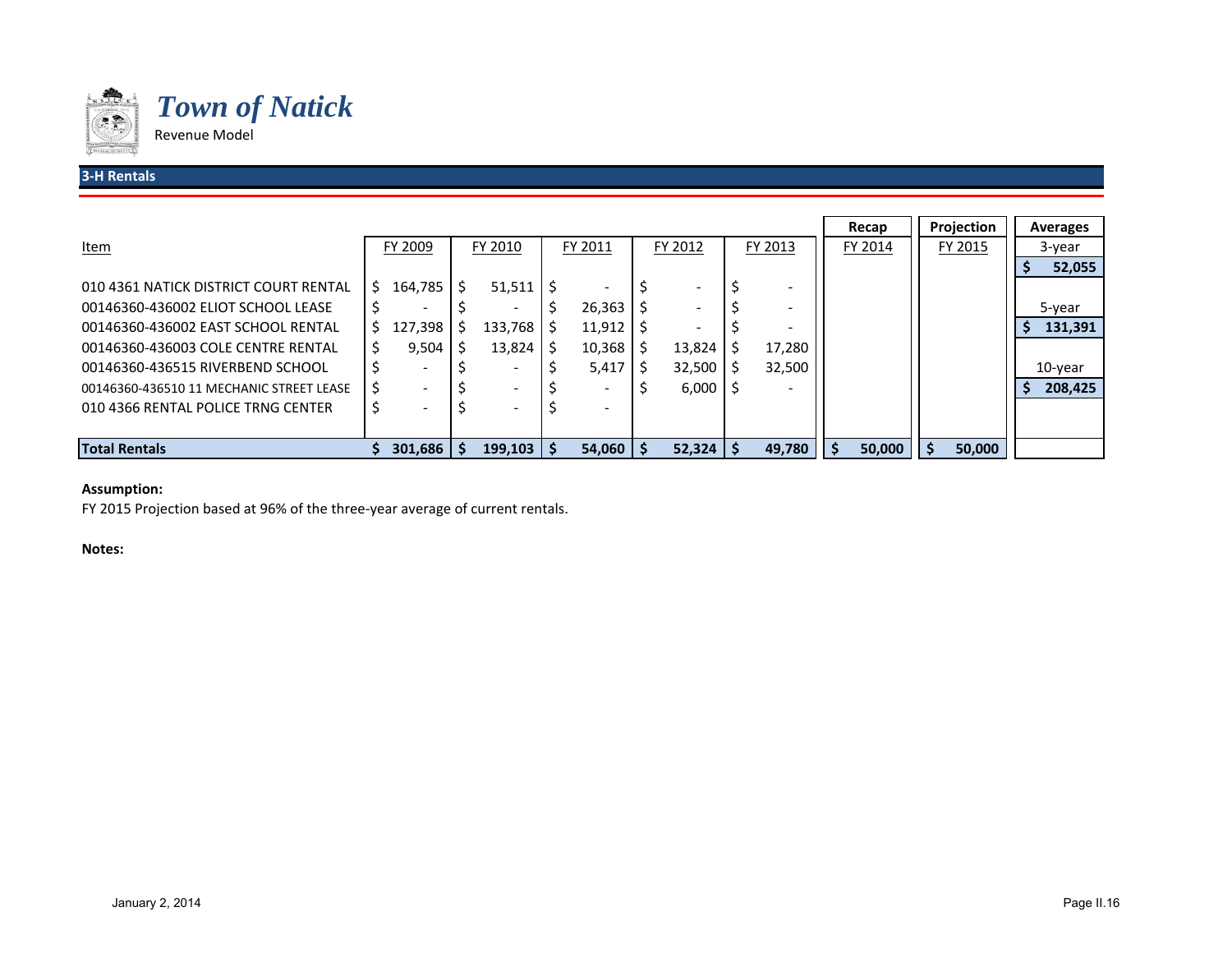

## **3‐I Recreation Dept. Revenue** <sup>40359</sup>

|                                                 |         |                          |         |     |                          |   |         |               |         | Recap   | Projection | <b>Averages</b> |         |
|-------------------------------------------------|---------|--------------------------|---------|-----|--------------------------|---|---------|---------------|---------|---------|------------|-----------------|---------|
| <u>Item</u>                                     | FY 2009 |                          | FY 2010 |     | FY 2011                  |   | FY 2012 |               | FY 2013 | FY 2014 | FY 2015    | 3-year          |         |
|                                                 |         |                          |         |     |                          |   |         |               |         |         |            |                 | 171,126 |
| 00134320-432071 FARM ASSISTANT SALARY           |         | $\overline{\phantom{a}}$ | 190,170 | כ ו | 137,000                  | S | 155,055 | $\mathcal{L}$ | 163,998 |         |            |                 |         |
| 010 4242 PRE-SCHOOL PROGRAMS                    |         | $\overline{\phantom{0}}$ | 36,425  |     | $4,000$   \$             |   |         |               |         |         |            | 5-year          |         |
| 00134320-432066 REGISTRATION FEES- REC PRGRM \$ |         | $\overline{\phantom{a}}$ | 41,235  |     | 13,000                   |   | 20,250  | э             | 20,075  |         |            |                 | 156,242 |
| 00134840-484600 RECREATION PROGRAM OFFSET 1 \$  |         | $\overline{\phantom{a}}$ |         |     | $\overline{\phantom{0}}$ |   |         |               |         |         |            |                 |         |
|                                                 |         |                          |         |     |                          |   |         |               |         |         |            | 10-year         |         |
|                                                 |         |                          |         |     |                          |   |         |               |         |         |            |                 | 115,923 |
|                                                 |         |                          |         |     |                          |   |         |               |         |         |            |                 |         |
| <b>Total Dept. Revenue - Recreation</b>         |         |                          | 267,830 |     | $154,000$   \$           |   | 175,305 |               | 184,073 | 186,750 | 186,750    |                 |         |

40360

#### **Assumption:**

FY 2015 Projection based at 100% of FY 2014 estimate.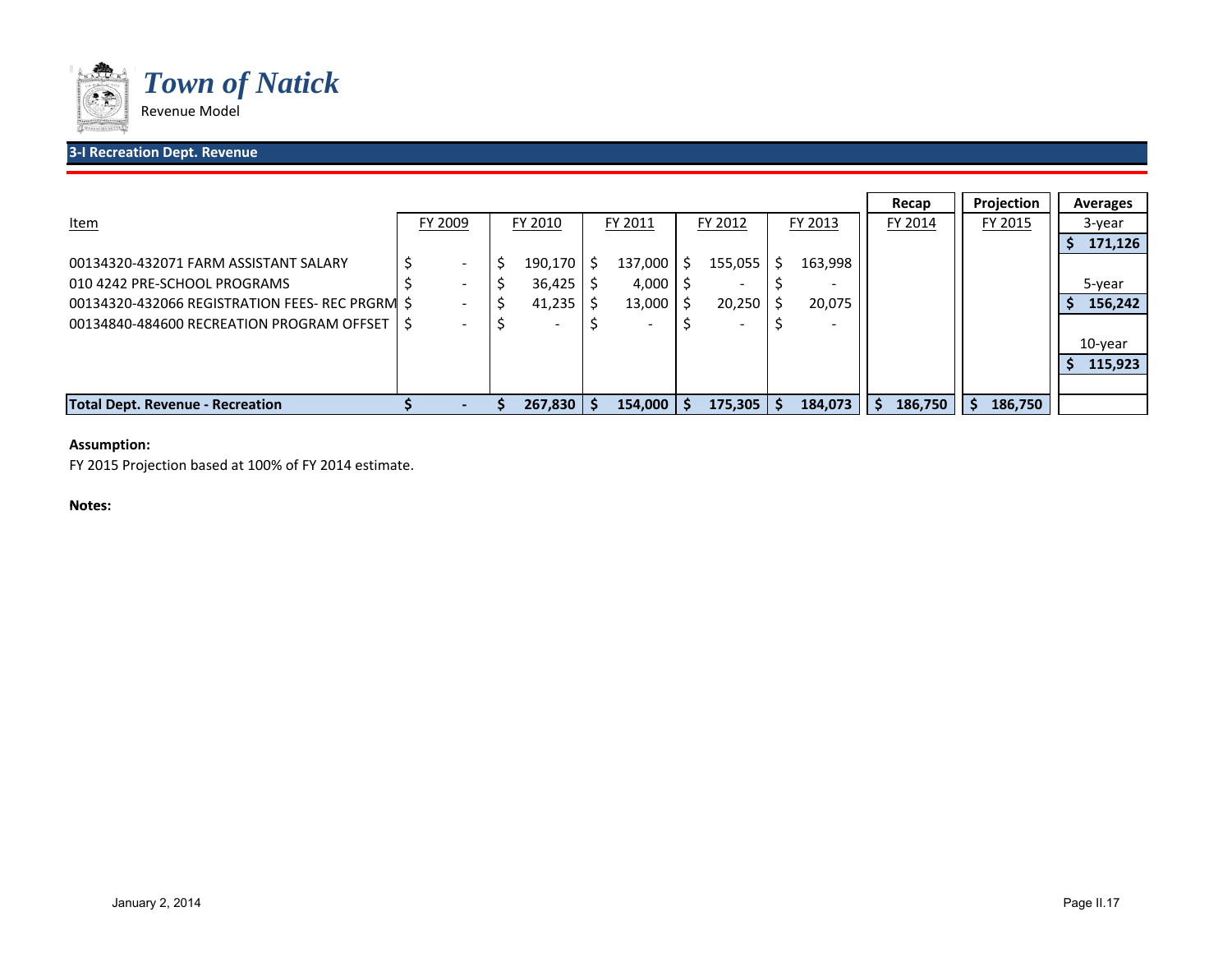

Revenue Model

## **3‐J Other Departmental Revenue** <sup>40359</sup>

|                                                             |                |              |         |            |     |            |     |         | Recap   | Projection | <b>Averages</b> |
|-------------------------------------------------------------|----------------|--------------|---------|------------|-----|------------|-----|---------|---------|------------|-----------------|
| Item                                                        | FY 2009        | FY 2010      |         | FY 2011    |     | FY 2012    |     | FY 2013 | FY 2014 | FY 2015    |                 |
| 00123320-432013 CABLE FRANCHISE FEES                        | \$<br>3,487    | \$<br>3,341  | \$      | 3,245      | \$  | 2,890      | \$  | 2,615   |         |            | 3-year          |
| 00141320-432001 ASSESSOR COPIES OF RECORDS                  | \$<br>1,178    | \$<br>1,341  | \$      | 1,369      | \$  | 1,321      | \$  | 1,447   |         |            | Ś<br>720,558    |
| 00145320-432015 RETURN CHECK FEES                           | \$<br>275      | \$<br>275    | \$      | 445        | \$  | 386        | \$  | 675     |         |            |                 |
| 00145320-432050 SAFETY NATIONAL W/COMP REIMB                | \$<br>146,620  | \$<br>50,938 | \$      | 33,260     | \$  | 21,672     | \$  |         |         |            | 5-year          |
| 00145320-432052 REINS POLICE/FIRE THE HARTFORD              | \$<br>91,099   | \$<br>75,483 | \$      | 65,920     | \$  | 26,737     | \$  | 41,856  |         |            | S<br>755,120    |
| 00145320-432074 GENERAL REINSURANCE W/COMP                  | \$<br>41,689   | \$<br>41,571 | \$      | 20,987     | \$  | 18,518     | \$  |         |         |            |                 |
| 00146320-432016 DEPUTY COLLECTOR CLEARING FEES              | \$             | \$           | \$      |            | \$  | 264        | \$  |         |         |            | 10-year         |
| 00146320-432065 SENTINEL BENEFIT FORFEITURES                | \$<br>2,011    | \$           |         | 2,283      | \$  | 2,067      | \$  | 4,835   |         |            | Ś<br>793,380    |
| 00146360-436002 ELIOT SCHOOL LEASE                          | \$<br>24,766   | \$<br>60,000 | \$      |            | \$  |            |     |         |         |            |                 |
| 00146360-436510 11 MECHANIC STREET LEASE                    | \$<br>29,000   | \$<br>39,000 | $\zeta$ | 36,000     | \$  |            | S   |         |         |            |                 |
| 00146370-437144 DEMAND RESPONSE                             | \$             | \$<br>3,229  | \$      | 867        | \$  | 3,323      | \$  | 4,393   |         |            |                 |
| 00146450-445000 SENIOR CITIZEN PARKING PERMITS              | \$             | \$<br>1,567  | \$      | 1,979      | \$  | 1,765      | \$  | 3,699   |         |            |                 |
| 00146692-431300 TOWN DEPTS MISC INCOME                      | \$<br>22,149   | \$<br>4,175  | \$      |            | \$  | 2,913      | \$  | 5,283   |         |            |                 |
| 00146692-484005 PENSIONS REIMBURSEMENT COLA                 | \$             | \$           | Ś       | 6,763      | Ş   | 16,708     | \$  | 8,507   |         |            |                 |
| 00146840-484000 COLLECTOR MISCELLANEOUS INCOM               | \$<br>1,385    | \$<br>3,456  | \$      | 5,389      | \$  | 133,478    | \$  | 4,921   |         |            |                 |
| 00161320-432002 TN CLERK DOG LICENSE FEES                   | \$<br>30,451   | \$<br>40,180 | \$      | 32,429     | \$  | 33,451     | \$  | 34,596  |         |            |                 |
| 00161450-445001 TN CLERK POLICE FINES                       | \$             | \$           | \$      | 355        | \$  | 1,025      | \$  | 800     |         |            |                 |
| 00161770-477000 TN CLERK FINES                              | \$<br>2,175    | \$<br>350    | -\$     | 740        | \$  |            | \$  | 250     |         |            |                 |
| 00161810-481001 TN CLERK SALE RESIDENT BOOKS                | \$<br>1,380    | \$<br>1,399  | \$      | 1,302      | \$  | 1,176      | \$  | 785     |         |            |                 |
| 00180320-432014 PLANNING BOARD FEES                         | \$<br>35,196   | \$<br>34,236 | \$      | 33,222     | \$  | 39,770     | \$  | 17,350  |         |            |                 |
| 00180320-432025 COMM DEV COMMUTER PARKING                   | \$<br>63,066   | \$<br>50,779 | $\zeta$ | 50,977     | \$  | 52,734     | \$  | 63,347  |         |            |                 |
| 00180370-437000 COMM DEV ANR PLANS                          | \$<br>2,600    | \$<br>2,600  | \$      | 2,000      | \$  | 2,200      | \$  | 3,200   |         |            |                 |
| 00180370-437001 COMM DEV BOOKS/MAPS/BYLAWS                  | \$<br>1,268    | \$<br>542    | \$      | 444        | \$  | 171        | \$  | 460     |         |            |                 |
| 00180370-437002 COMM DEV DEFINITIVE PLAN FILE               | \$             | \$<br>4,400  | \$      |            | \$  | 2,400      | \$  | 7,400   |         |            |                 |
| 00180370-437003 COMM DEV PARKING STICKERS                   | \$<br>87,566   | \$<br>88,424 | \$      | 93,858     | Ś   | 91,431     | \$. | 84,179  |         |            |                 |
| 00180370-437004 COMM DEV PERMIT RESEARCH                    | \$<br>185      | \$<br>325    | \$      | 598        | \$  | 156        | \$  | 613     |         |            |                 |
| 00180370-437005 COMM DEV DESIGN REVIEW BD                   | \$<br>150      | \$<br>600    | .S      |            | Ś   | 150        | \$  | 150     |         |            |                 |
| 00210320-432010 POLICE REPORT FEES                          | \$<br>5,474    | \$<br>4,039  | \$      | 2,728      |     | 4,492      | \$  | 5,720   |         |            |                 |
| 00210320-432012 POLICE SOLICITOR FEES                       | \$<br>155      | \$<br>180    | \$      | 100        | \$  | 205        | \$  | 220     |         |            |                 |
| 00210320-432038 POLICE FINGERPRINTS                         | \$<br>65       | \$<br>35     | S       | 75         |     | 10         | \$  | 5       |         |            |                 |
| 00210320-432039 POLICE SUBPOENAS                            | \$<br>75       | \$<br>75     | S       | 31         | \$, | 185        | \$  | 29      |         |            |                 |
| 00210320-432070 RMV FEES                                    | \$<br>24,340   | \$<br>21,380 | \$      | 21,700     | \$  | 12,840     | \$  | 21,507  |         |            |                 |
| 00210370-437142 POLICE RECOVERED DETAILS<br>January 2, 2014 | \$<br>1,679 \$ | $822$ \$     |         | $3,974$ \$ |     | $7,243$ \$ |     |         |         |            | Page II.18      |

40359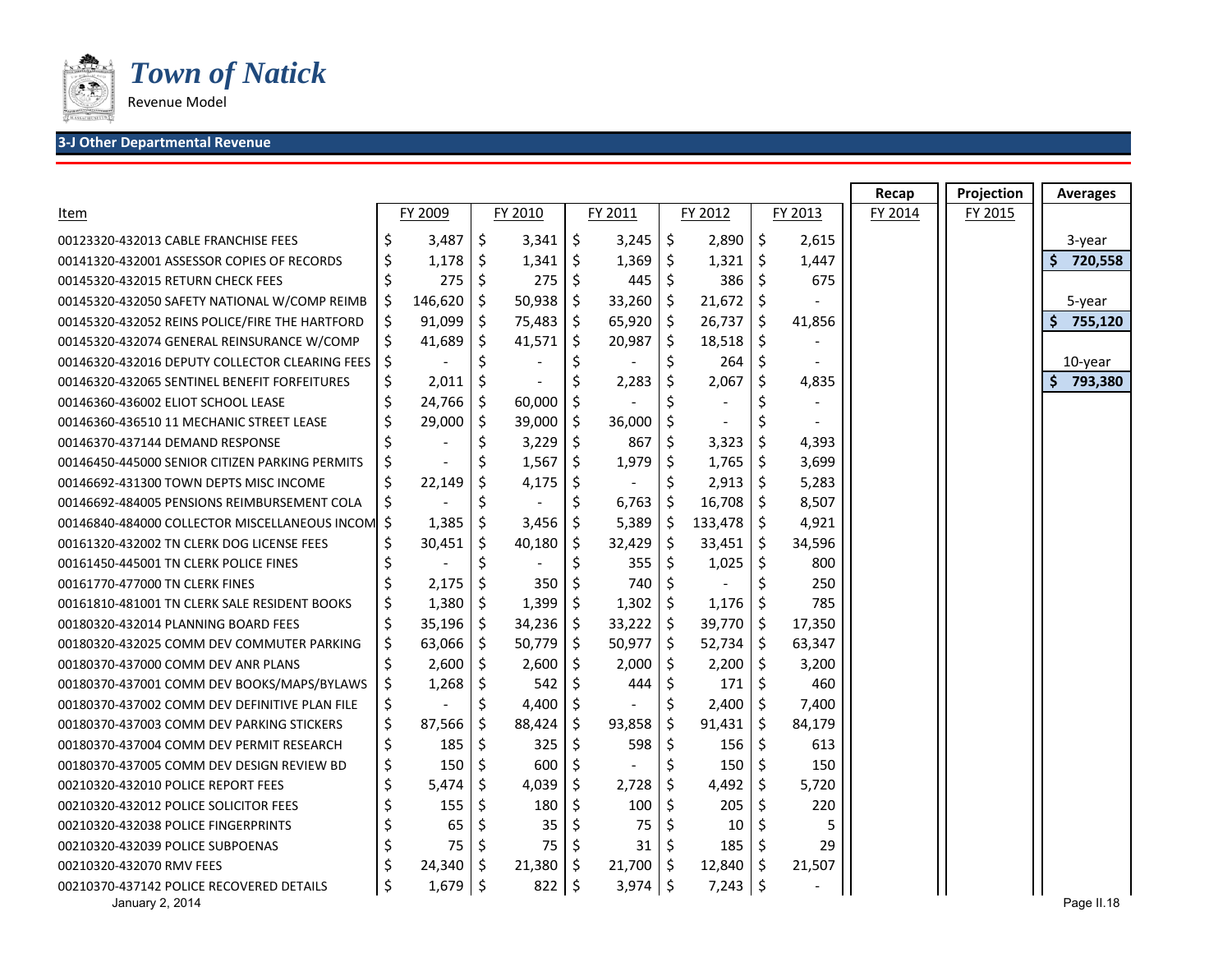

Revenue Model

## **3‐J Other Departmental Revenue** <sup>40359</sup>

|                                               |    |              |     |              |     |                          |     |         |                          |         | Recap     | Projection    | <b>Averages</b> |
|-----------------------------------------------|----|--------------|-----|--------------|-----|--------------------------|-----|---------|--------------------------|---------|-----------|---------------|-----------------|
| Item                                          |    | FY 2009      |     | FY 2010      |     | FY 2011                  |     | FY 2012 |                          | FY 2013 | FY 2014   | FY 2015       |                 |
| 00210840-484000 POLICE MISCELLANEOUS INCOME   | \$ | 328          | \$  | $2,420$ \$   |     | $1,352$ \$               |     | 4,823   | $\vert \mathsf{S} \vert$ | 760     |           |               |                 |
| 00220320-432033 FIRE MASS PIKE ASSISTANCE     | \$ | 5,800        | \$  | 4,600        | \$  | $13,200$ \$              |     | 1,400   | \$                       | 11,950  |           |               |                 |
| 00220320-432035 FIRE SPECIAL DUTY S/CHARGES   | \$ |              | Ś   | 820          | \$  | 3,670                    | -S  | 7,505   |                          | 7,355   |           |               |                 |
| 00220370-437006 FIRE SYSRICT 14 HAZ MAT REIMB | \$ |              |     |              |     |                          |     |         |                          |         |           |               |                 |
| 00220320-432034 FIRE REPORT COPIES            |    |              |     |              |     | 373                      |     | 282     |                          | 166     |           |               |                 |
| 00220840-484000 FIRE MISCELLANEOUS REVENUE    | \$ |              |     |              |     |                          |     | 12      |                          |         |           |               |                 |
| 00300320-432063 SCHOOL HLTH REIMBURSEMENTS    | \$ | 107,908      | \$  | 135,784      | \$  | $\overline{\phantom{a}}$ |     | 150,536 | \$                       | 139,097 |           |               |                 |
| 00300320-432064 SCHOOL MEDICARE REIMBURSEMEN  | -Ş | 33,920       | \$  | 34,655       | \$. | 1,482                    |     | 44,088  | \$.                      | 48,159  |           |               |                 |
| 00420320-432040 PUB WKS MAPS                  |    | 167          | \$  | 180          | Ŝ.  | 117                      | \$  | 55      |                          | 70      |           |               |                 |
| 00420320-432041 PUB WKS RECYCLING BINS        |    | 1,392        | \$. | 1,461        | -Ś  | 1,531                    | -S  | 1,140   |                          | 1,048   |           |               |                 |
| 00420320-432042 PUB WKS RECYCLED GLASS        |    | 1,446        | \$  | 670          | Ŝ.  | 163                      | -S  |         |                          |         |           |               |                 |
| 00420320-432044 PUB WKS RECYCLED METAL        | \$ | 17,650       | \$. | 19,483       | \$. | 24,996                   | -\$ | 39,312  | \$                       | 33,397  |           |               |                 |
| 00420320-432045 PUB WKS RECYCLED PAPER        |    | 2,497        | \$  | 780          | Ŝ.  | 4,139                    | \$. | 5,955   | S                        | 6,174   |           |               |                 |
| 00420320-432060 RECYCLED PLASTICS             |    |              |     |              |     | 802                      |     |         |                          |         |           |               |                 |
| 00420320-432061 RECYCLE OIL PRODUCTS          |    | 294          |     | 104          |     | 146                      |     | 213     |                          | 666     |           |               |                 |
| 00420320-484000 PUB WKS MISCELLANEOUS INCOME  | \$ |              | \$  |              |     | 105                      |     | 242     |                          |         |           |               |                 |
| 00512320-432007 BD HLTH CLINIC FEES           |    | 3,836        | S   | 11,361       | \$  | 11,836                   |     |         |                          |         |           |               |                 |
| 00512370-477010 RECYCLED MERCURY PRODUCTS     | \$ |              |     |              |     |                          |     |         |                          |         |           |               |                 |
| 00512840-484000 BD HLTH MISCELLANEOUS COPIES  | \$ | 29           |     | 38           |     | 18                       |     |         |                          |         |           |               |                 |
| 00512370-477010 TN CLERK BD HEALTH FINES      |    |              | S   |              |     |                          | S   | 1,425   | \$                       | 1,725   |           |               |                 |
| 010 4248 NEIGHBORHOOD BUS FARES               |    |              |     |              |     |                          |     |         |                          |         |           |               |                 |
| 010 4274 TN CLERK MISCELLANEOUS FEES          |    | 516          |     | 576          |     |                          |     |         |                          |         |           |               |                 |
| 010 4276 TN CLERK SPORTING LICENSE FEES       |    | 300          | S   |              |     |                          |     |         |                          |         |           |               |                 |
| 00180320-432006 COMM DEV SUBDIVISION FILE FEE | \$ |              |     |              |     |                          |     |         |                          |         |           |               |                 |
| 010 4311 SCHOOL MISCELLANEOUS INCOME          |    | 2,126        | S   |              |     |                          |     |         |                          |         |           |               |                 |
| 010-4800 Misc Non Recurring Revenue           |    |              | \$  | $60,490$ \$  |     | 46,780                   |     |         |                          |         |           |               |                 |
| 433600 GOLF COURSE HLTH/MEDICARE SHRE         |    | 2,709        | \$  | 5,360        | \$  | 2,619                    | -\$ |         |                          |         |           |               |                 |
| 00800660-468010 MUNICIPAL MEDICAID REIMBURSEM | -S |              | \$  |              | S   | 100,000                  | -\$ | 100,000 | \$                       | 100,000 |           |               |                 |
| 00800660-468098 ABANDONED PROPERTY STATE      | \$ |              | \$  |              | S   |                          | \$  | 17,184  | \$                       | 46      |           |               |                 |
| <b>Total Dept. Revenue - Other</b>            | Ś  | $800,402$ \$ |     | $813,523$ \$ |     | $636,367$ \$             |     | 855,853 | $\ddot{\bm{\zeta}}$      | 669,454 | \$760,000 | \$<br>720,000 |                 |

40359

### **Assumption:**

FY 2015 Projection based at 95% of 5‐year collection average, FY 2009‐2013.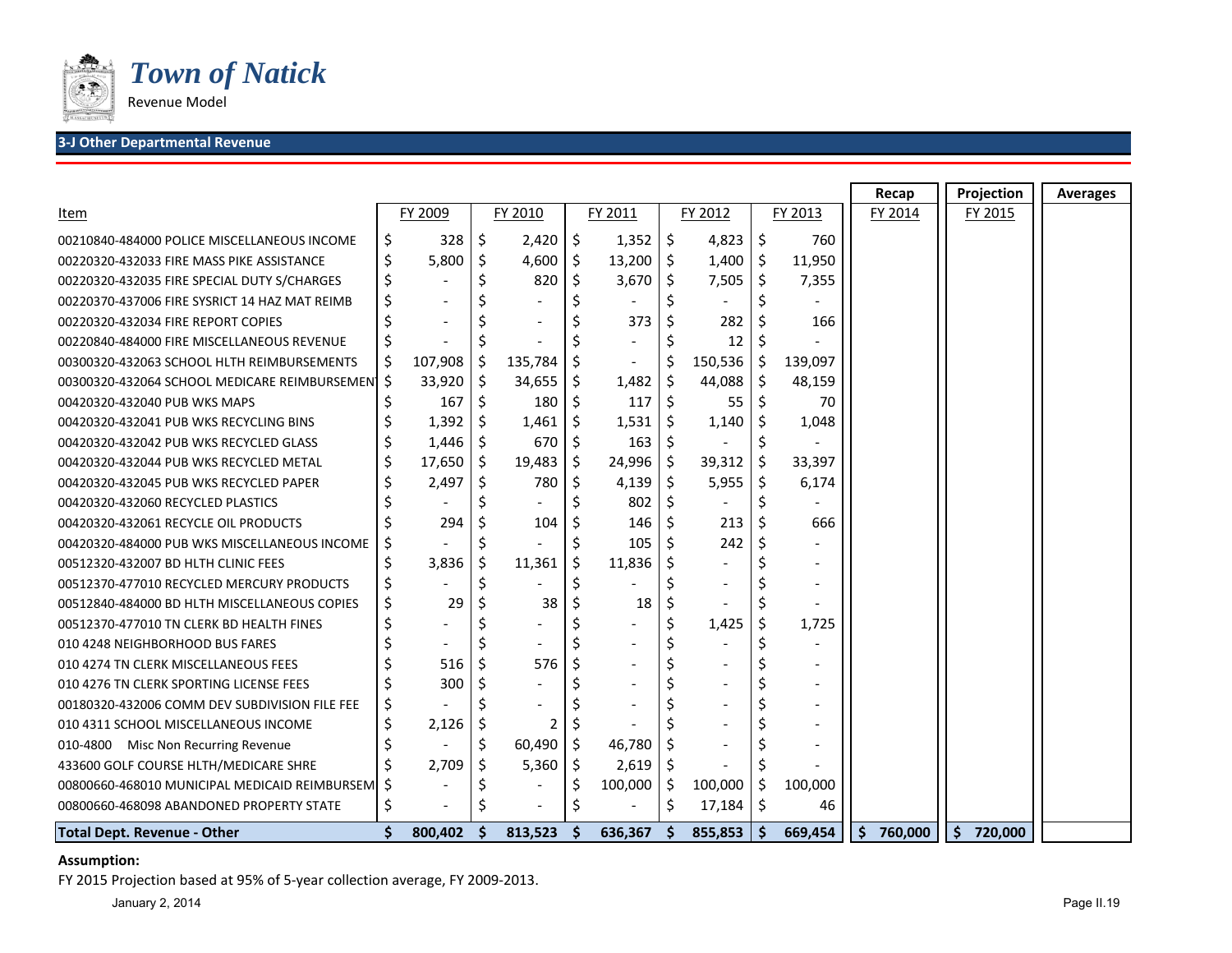

## *Town of Natick*

Revenue Model

## **3‐K Licenses and Permits** <sup>40359</sup>

|                                                |             |                       |     |         |         |         |            |         |         |                | Recap   | Projection | <b>Averages</b> |
|------------------------------------------------|-------------|-----------------------|-----|---------|---------|---------|------------|---------|---------|----------------|---------|------------|-----------------|
| Item                                           |             | FY 2009               |     | FY 2010 |         | FY 2011 |            | FY 2012 |         | FY 2013        | FY 2014 | FY 2015    |                 |
| 00123320-432022 SELECT MISC FEES               |             | 26                    | Ś   |         | \$      |         | \$         | 4,965   | \$      | 1,380          |         |            | 3-year          |
| 00123320-432024 SELECT GRANT OF LOCATION FEE   |             |                       |     |         |         | 20      |            |         |         |                |         |            | \$1,959,271     |
| 00123450-445012 SELECT CLASS I LICENSE         |             | 1,000                 |     | 600     |         | 900     |            | 900     | .S      | 950            |         |            |                 |
| 00123450-445013 SELECT CLASS II LICENSE        |             | 2,000                 | \$  | 2,200   | \$      | 1,900   | \$         | 2,100   | \$      | 2,000          |         |            | 5-year          |
| 00123450-445014 SELECT CLASS III LICENSE       |             | 100                   | \$  | 200     | \$      | 200     | \$         | 2,300   | \$      | 200            |         |            | \$1,673,460     |
| 00123450-445015 SELECT COMMON VICTUALLER LIC   |             | 6,200                 | Ś   | 9,500   | \$      | 7,550   | Ś          | 4,650   | \$      | 6,400          |         |            |                 |
| 00123450-445016 SELECT DAILY ENTERTAINMENT LIC |             | 700                   | Ś.  | 925     | \$      | 800     | Ś          | 350     | \$      | 1,000          |         |            | 10-year         |
| 00123450-445017 SELECT SUNDAY ENTERTAINMNT LIC | \$          | 750                   | Ś   | 850     | Ŝ.      | 750     | Ś          | 850     | -S      | 1,250          |         |            | \$1,789,463     |
| 00123450-445018 SELECT HAWKERS/PEDDLARS LIC    | \$          | 30                    |     | 27      |         |         |            |         |         | 10             |         |            |                 |
| 00123450-445019 SELECT JUNK COLLECTOR LICENSE  | \$          | 225                   |     | 550     | Ŝ       | 275     |            | 625     |         | 525            |         |            |                 |
| 00123450-445020 SELECT INN HOLDERS LICENSE     |             | 150                   | \$  | 50      |         | 200     |            | 150     | -S      | 200            |         |            |                 |
| 00123450-445021 SELECT TAXI CAB LICENSE        |             | 460                   | Ś   | 515     | Ś       | 555     |            | 650     |         | 540            |         |            |                 |
| 00123450-445022 SELECT BOWLING LICENSE         |             | 256                   |     | 256     |         |         |            |         |         | $\overline{a}$ |         |            |                 |
| 00123450-445011 SELECT BILLARD LICENSE         |             | 80                    |     | 120     | S       | 80      |            |         |         | 80             |         |            |                 |
| 00123450-445026 ALCOHOLIC BEVERAGE LICENSE     | \$          | 94,825                | \$  | 93,275  | \$      | 99,750  | Ś          | 104,450 | -\$     | 101,300        |         |            |                 |
| 00123450-445027 SELECT AUTOMATIC AMUSEMENT LIC | -Ś          | 3,955                 | \$  | 3,815   | \$      | 3,815   | \$         | 3,710   | $\zeta$ | 3,675          |         |            |                 |
| 00123450-445028 SELECT CABLE LICENSE CHANGE    | \$          |                       |     | 200     | \$      |         |            |         |         |                |         |            |                 |
| 00123450-445029 SELECT MISCELLANEOUS LICENSE   | \$          | $\overline{2}$        |     |         |         | 302     |            | 212     | -S      | 67             |         |            |                 |
| 00161320-432018 TN CLERK HISTORIC SYSRICT FEE  | \$          | 115                   |     | 115     |         | 205     |            | 220     | -S      | 115            |         |            |                 |
| 00161320-432019 TN CLERK ZBA FILING FEES       | $\varsigma$ | 12,719                | -S  | 16,481  | Ş       | 13,135  | \$         | 12,593  | \$      | 12,555         |         |            |                 |
| 00161370-437035 TN CLERK MARRIAGE INTENTIONS   | \$          | 2,760                 | -\$ | 3,600   | $\zeta$ | 4,550   | $\zeta$    | 3,925   | $\zeta$ | 4,050          |         |            |                 |
| 00161370-437010 TN CLERK BUSINESS CERTIFICATE  | \$          | 12,765                | \$  | 13,865  | \$      | 15,005  | \$         | 16,435  | $\zeta$ | 14,900         |         |            |                 |
| 00161370-437020 TN CLERK BIRTH CERTIFICATE     | \$          | 16,585                | -\$ | 16,660  | \$      | 16,696  | \$         | 16,185  | $\zeta$ | 16,206         |         |            |                 |
| 00161370-437025 TN CLERK DEATH CERTIFICATE     | \$          | 20,602                | \$  | 15,630  | \$      | 17,200  | \$         | 16,410  | $\zeta$ | 15,580         |         |            |                 |
| 00161450-445003 TN CLERK MARRIAGE LICENSE      | \$          | 3,990                 | \$  | 2,950   | \$      | 5,320   | Ś          | 5,055   | \$      | 5,775          |         |            |                 |
| 00161450-445704 TN CLERK BAZZAR PERMIT         |             | 150                   | Ś   | 290     | Ś       | 375     |            |         | Ś.      | 525            |         |            |                 |
| 00161450-445705 TN CLERK GASOLINE STORAGE PERM | $\zeta$     | 880                   | Ş   | 890     | \$.     | 860     | \$         | 935     | -S      | 890            |         |            |                 |
| 00161450-445025 TN CLERK RAFFLE PERMITS        | \$          |                       |     |         |         |         |            | 400     |         | $\overline{a}$ |         |            |                 |
| 00161770-477010 TN CLERK BD HEALTH FINES       |             | 550                   |     | 1,400   | Ŝ.      | 1,050   |            | 450     |         | 770            |         |            |                 |
| 00180320-432023 SEALER WEIGHTS MEASURER FEES   | $\zeta$     | $5,598$ $\frac{1}{5}$ |     | 4,793   | \$      | 6,299   | $\vert$ \$ | 6,780   | -\$     | 5,914          |         |            |                 |

40359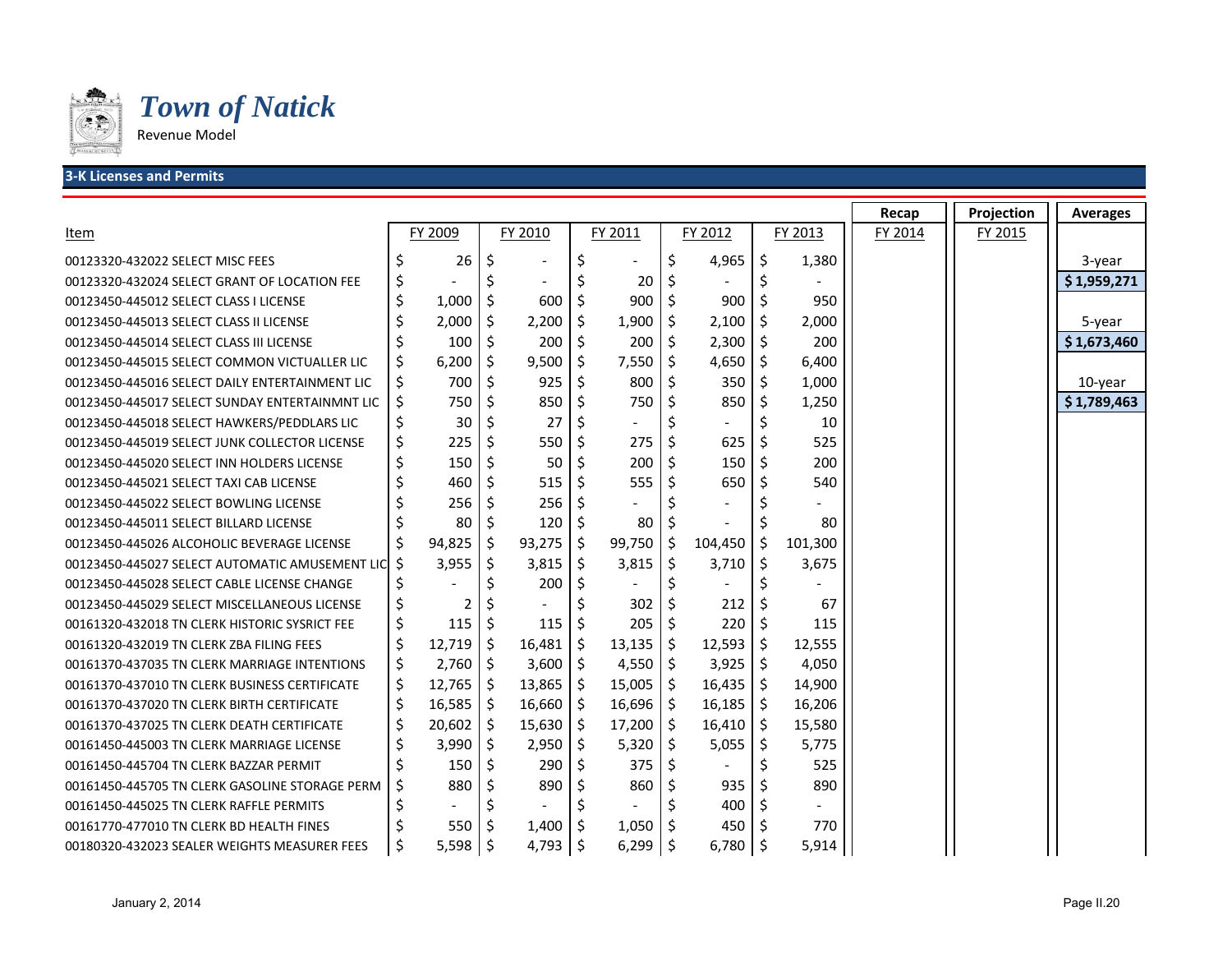

## *Town of Natick*

Revenue Model

## **3‐K Licenses and Permits** <sup>40359</sup>

|                                                     |    |                          |     |                |      |              |               |                          |         | Recap   | Projection | <b>Averages</b> |
|-----------------------------------------------------|----|--------------------------|-----|----------------|------|--------------|---------------|--------------------------|---------|---------|------------|-----------------|
| Item                                                |    | FY 2009                  |     | FY 2010        |      | FY 2011      | FY 2012       |                          | FY 2013 | FY 2014 | FY 2015    |                 |
| 00180370-437007 BLDG DEPT ALTERATIONS               | \$ | 500,519                  | \$  | 445,143        | \$   | 482,133      | \$<br>838,420 | \$                       | 647,350 |         |            |                 |
| 00180370-437008 BLDG DEPT NEW BUILDINGS             | \$ | 91,994                   | \$. | 192,136        | \$   | 448,815      | \$<br>472,370 | \$ ا                     | 456,105 |         |            |                 |
| 00180370-437009 BLDG DEPT CERT OF INSPECTION        |    | 4,084                    | \$  | 8,695          | \$   | 5,376        | \$<br>11,300  | \$ ا                     | 6,411   |         |            |                 |
| 00180457-445701 BLDG DEPT ELECRICAL PERMIT          |    | $92,457$ \$              |     | 71,624         | \$   | 132,340      | \$<br>243,493 | $\vert \mathsf{S} \vert$ | 196,407 |         |            |                 |
| 00180457-445702 BLDG DEPT GAS PERMIT                | \$ | 15,771                   | \$  | 18,801         | \$   | 21,180       | \$<br>20,105  | \$                       | 27,141  |         |            |                 |
| 00180457-445703 BLDG DEPT PLUMBING PERMIT           |    | 30,907                   | Ŝ.  | 34,158         | \$   | 41,380       | \$<br>38,035  | I\$                      | 63,209  |         |            |                 |
| 00180457-445723 BLDG DEPT CERT OF OCCUPANCY         |    | 3,270                    | \$. | 4,480          | \$   | 2,580        | \$<br>3,050   | I\$                      | 4,344   |         |            |                 |
| 00180770-477001 BLDG DEPT ELECTRICAL FINE           | \$ |                          | \$  |                | \$   |              | \$<br>46,038  |                          |         |         |            |                 |
| 00180840-484000 BLDG DEPT MISCELLANEOUS INCOME S    |    | 1,550                    | \$  |                | \$   |              |               |                          | 80      |         |            |                 |
| 00210360-436070 POLICE ALARM VIOLATION              |    | 28,100                   | \$  | 5,400          |      |              | \$            |                          |         |         |            |                 |
| 00210370-437056 POLICE FIREARM ID'S                 |    | 2,638                    | \$. | 2,938          | \$   | 4,863        | \$<br>6,063   |                          | 9,488   |         |            |                 |
| 00210450-445010 POLICE TAXI LICENSE                 |    |                          | S   |                | \$   |              | \$<br>5       |                          |         |         |            |                 |
| 00210450-445719 POLICE WORK PERMITS                 |    | 50                       |     | 90             |      | 70           | 20            |                          |         |         |            |                 |
| 00210450-445730 POLICE SUNDAY/HOLIDAY PERMITS       |    |                          | \$  |                | \$   |              | 40            |                          | 20      |         |            |                 |
| 00220320-432020 FIRE ALARM BOX ANNUAL FEE           | \$ | 47,250                   | \$. | 63,600         | \$   | 62,000       | \$<br>62,800  | 1\$                      | 64,000  |         |            |                 |
| 00220450-445706 FIRE VARIOUS PERMITS                | \$ | 30,059                   | \$  | 56,089         | \$   | 50,505       | \$<br>45,965  | ۱\$                      | 55,010  |         |            |                 |
| 00220450-445733 PUB WKS SEWER PERMITS               |    |                          | \$  |                | \$   |              | \$<br>12,650  | l \$                     | 12,325  |         |            |                 |
| 00220450-445734 PUB WKS STREET OPENING PERMIT       |    | $\blacksquare$           | \$  |                |      |              | \$<br>44,573  | 1\$                      | 47,155  |         |            |                 |
| 00220450-445735 PUB WKS WATER METER PERMIT          |    | $\blacksquare$           | \$  | $\blacksquare$ | \$   |              | 3,325         | l \$                     | 1,425   |         |            |                 |
| 00220450-445736 PUB WKS WATER PERMITS               |    | $\overline{\phantom{a}}$ | \$  |                |      |              | 3,800         |                          | 7,000   |         |            |                 |
| 00420450-445732 PUBLIC WORKS HYDRANT USE PERMIT \$  |    |                          | \$  | 200            |      |              | \$            |                          |         |         |            |                 |
| 00512370-437015 BD HLTH UNDERGRND TNK REGISTRY   \$ |    | 2,700                    | \$  | 2,850          | \$   | 2,850        | \$<br>2,350   | ۱Ş                       | 2,600   |         |            |                 |
| 00512370-437055 BD HLTH UNDERGRND TANK REMOVA \$    |    | 500                      | \$  | 150            |      | 300          | 300           |                          | 800     |         |            |                 |
| 00512370-437060 BD HLTH HOUSEHLD HAZARDOUS WS \$    |    | 715                      | \$. | 1,220          | \$   | 985          | 830           |                          | 950     |         |            |                 |
| 00512370-437065 BD HLTH PERC TEST/APPLICATION       | Ş  | 2,200                    | \$  | 2,500          | \$   | 1,100        | \$<br>5,000   | ۱S                       | 5,700   |         |            |                 |
| 00180370-437011 BLDG DEPT REINSPECTIONS             |    | 720                      | \$  | 30             | \$   |              | \$            |                          | 730     |         |            |                 |
| 00512370-437080 BD HLTH PLAN REVIEW                 |    | 3,243                    | \$. | 4,625          | \$   | 2,700        | \$<br>4,150   | l \$                     | 5,156   |         |            |                 |
| 00512370-437090 BD HLTH SWIMMING POOL INSTALER S    |    | 1,625                    | \$. | 1,625          | \$   | 1,950        | \$<br>2,275   | Ş                        | 2,300   |         |            |                 |
| 00512370-437120 BD HLTH PROPERTY CLEAN UP           |    | 350                      | .S  | 1,450          | Ŝ.   | 850          | \$            |                          |         |         |            |                 |
| 00512370-437130 BD HEALTH RUBBISH CONTRACTORS       |    | $50$   \$                |     | 50             | \$ ا | $200 \mid 5$ | $1,500$ \$    |                          | 1,150   |         |            |                 |

40359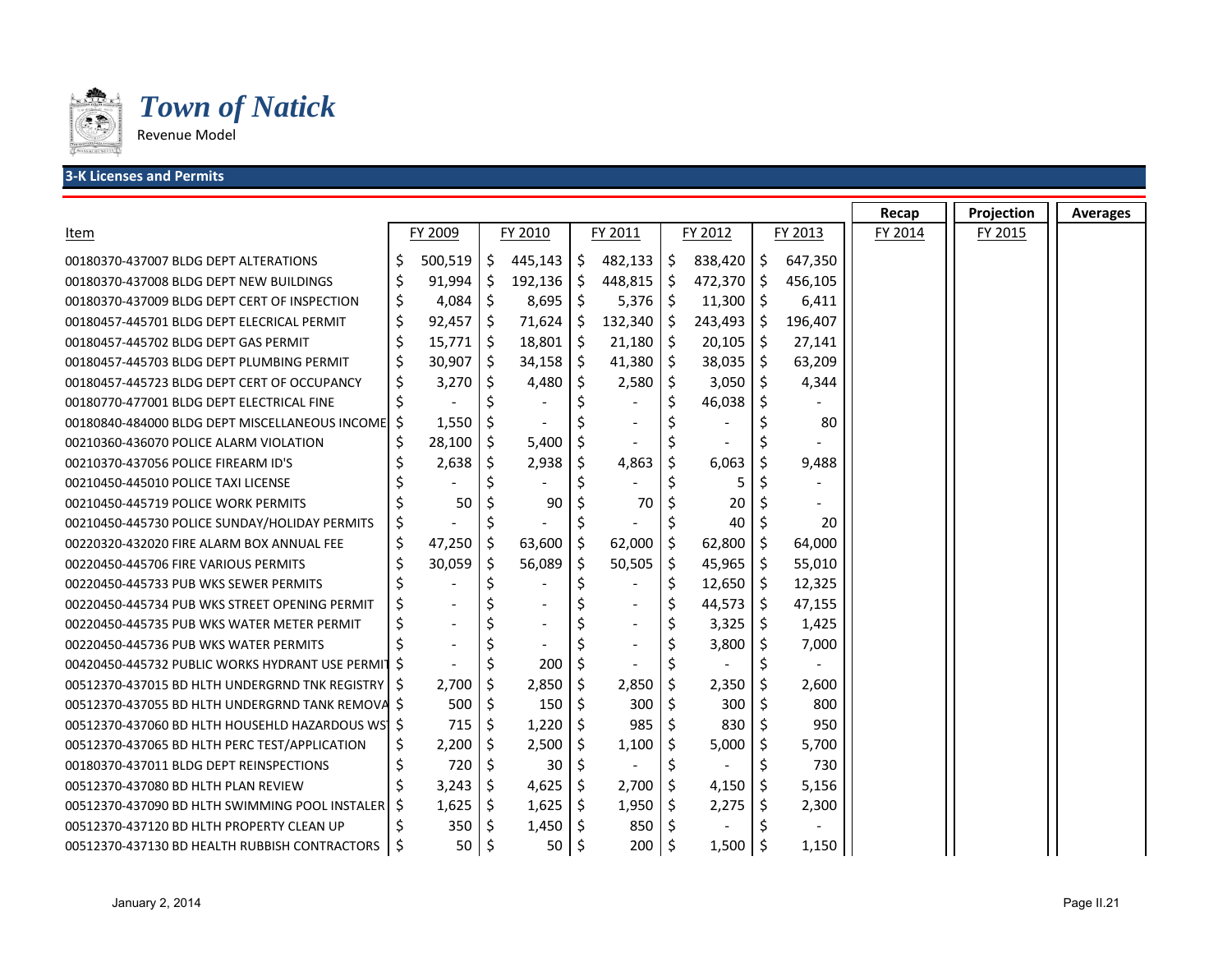



Revenue Model

## **3‐K Licenses and Permits** <sup>40359</sup>

|                                                  |              |      |              |         |                          |              |         |     |         | Recap                                                                                                                                                   | Projection  | <b>Averages</b> |
|--------------------------------------------------|--------------|------|--------------|---------|--------------------------|--------------|---------|-----|---------|---------------------------------------------------------------------------------------------------------------------------------------------------------|-------------|-----------------|
| Item                                             | FY 2009      |      | FY 2010      |         | FY 2011                  |              | FY 2012 |     | FY 2013 | FY 2014                                                                                                                                                 | FY 2015     |                 |
| 00512450-445004 BD HLTH DAY CAMP LICENSE         |              | S    | 330          | -\$     | 130                      | -S           | 50      |     | 793     |                                                                                                                                                         |             |                 |
| 00512450-445005 BD HLTH FROZEN DESERT LICENSE    | 800          |      | 750          | S       | 550                      |              | 750     |     | 650     |                                                                                                                                                         |             |                 |
| 00512450-445006 BD HLTH FUNERAL DIRECTR LICENS   | 400          | -S   |              | \$      | 400                      |              | 400     |     | 300     |                                                                                                                                                         |             |                 |
| 00512450-445007 BD HLTH MILK/CREAM LICENSE       | 1,270        | -S   | 1,500        | -Ś      | 570                      |              | 1,806   |     | 1,796   |                                                                                                                                                         |             |                 |
| 00512450-445008 BD HLTH MOTEL LICENSE            | 150          | -S   | 100          | -S      | 150                      |              | 370     |     | 850     |                                                                                                                                                         |             |                 |
| 00512450-445009 BD HLTH TANNING LICENSE          | 2,175        | 1 \$ | 1,625        | \$      | 600                      | \$           | 1,575   |     | 300     |                                                                                                                                                         |             |                 |
| 00512450-445707 BD HLTH BAKERY PERMIT            | 2,725        |      | 2,500        | S.      | 2,125                    | S            | 2,125   |     | 2,600   |                                                                                                                                                         |             |                 |
| 00512450-445708 BD HLTH BEE PERMIT               |              |      |              |         |                          |              | 40      |     | 160     |                                                                                                                                                         |             |                 |
| 00512450-445710 BD HLTH CAMP PERMIT              | 1,950        |      | 1,000        | \$      | 200                      |              | 1,150   |     | 200     |                                                                                                                                                         |             |                 |
| 00512450-445711 BD HLTH CATERING PERMIT          | 600          | -S   |              |         |                          |              |         |     | 2,450   |                                                                                                                                                         |             |                 |
| 00512450-445712 BD HLTH CHEMICAL TOILET PERMIT   |              |      | 175          |         | 100                      |              | 120     |     | 225     |                                                                                                                                                         |             |                 |
| 00512450-445713 BD HLTH FOOD ESTABLISHMNT PERMIS | 95,602       | -S   | 87,290       | \$      | 92,018                   |              | 100,084 |     | 103,973 |                                                                                                                                                         |             |                 |
| 00512450-445714 BD HLTH FOOD CERTIFICATES        | 285          | -S   | 10,643       | \$.     | 3,645                    | -\$          | 1,110   |     |         |                                                                                                                                                         |             |                 |
| 00512450-445716 BD HLTH FOOD ESTABLISHMNT S/C    |              |      |              | \$      |                          |              |         |     |         |                                                                                                                                                         |             |                 |
| 00512450-445719 BD HLTH LIVE STOCK PERMIT        | 820          |      | 1,120        | \$      | 1,290                    | S            | 2,000   |     | 1,730   |                                                                                                                                                         |             |                 |
| 00512450-445720 BD HLTH MASSAGE PERMIT           |              |      |              | \$      |                          |              |         |     |         |                                                                                                                                                         |             |                 |
| 00512450-445721 BD HLTH METHYL ALCOHOL PERMIT    | 185          |      | 175          | -S      | 185                      |              | 180     |     | 180     |                                                                                                                                                         |             |                 |
| 00512450-445723 BD HLTH OCCUPANCY INSPECTION     | \$<br>44,435 | -S   | 20,370       | -\$     | 26,693                   | \$           | 31,290  | -Ş  | 45,170  |                                                                                                                                                         |             |                 |
| 00512450-445724 BD HLTH SEPTAGE HAULER PERMIT    | \$<br>7,150  | 1 S  | $5,250$   \$ |         | 7,475                    | Ŝ.           | 8,775   | \$  | 7,800   |                                                                                                                                                         |             |                 |
| 00512450-445725 BD HLTH SEPTIC INSTALLER PERM    | $3,725$   \$ |      | $4,000$ \$   |         | 2,800                    | l \$         | 4,550   | -S  | 2,750   |                                                                                                                                                         |             |                 |
| 00512450-445726 BD HLTH SEPTIC SYSTEM PERMIT     | 5,775        | -S   | 4,725        | $\zeta$ | 3,975                    | Ŝ.           | 10,350  | -\$ | 9,550   |                                                                                                                                                         |             |                 |
| 00512450-445727 BD HLTH SWIMMING POOL PERMIT     | \$<br>9,900  | 1 S  | 8,825        | \$      | 7,775                    | <sub>S</sub> | 10,713  | Ş   | 12,131  |                                                                                                                                                         |             |                 |
| 00512450-445728 BD HLTH TOBACCO PERMIT           | 2,175        | -S   | 2,500        | -\$     | 2,100                    | -\$          | 2,500   | -S  | 2,400   |                                                                                                                                                         |             |                 |
| 00512450-445737 BD HLTH CIDER MILL PERMIT        |              |      | 200          | -Ś      |                          |              |         |     |         |                                                                                                                                                         |             |                 |
| 00512450-445747 BD HLTH WELL PERMIT              | 150          | -S   | 300          | -Ş      | $\overline{\phantom{a}}$ |              | 750     |     | 900     |                                                                                                                                                         |             |                 |
| <b>Total</b>                                     |              |      |              |         |                          |              |         |     |         | $\frac{1}{2}$ 1,228,497   $\frac{1}{2}$ 1,260,987 $\frac{1}{2}$ 1,612,750   $\frac{1}{2}$ 2,254,443   $\frac{1}{2}$ 2,010,621   $\frac{1}{2}$ 1,425,000 | \$1,500,000 |                 |

40359

#### **Assumption:**

FY 2015 Projection based at 90% of 5‐year collection average, FY 2009‐2013. Higher building levels within Natick over the last few years are not expected to continue.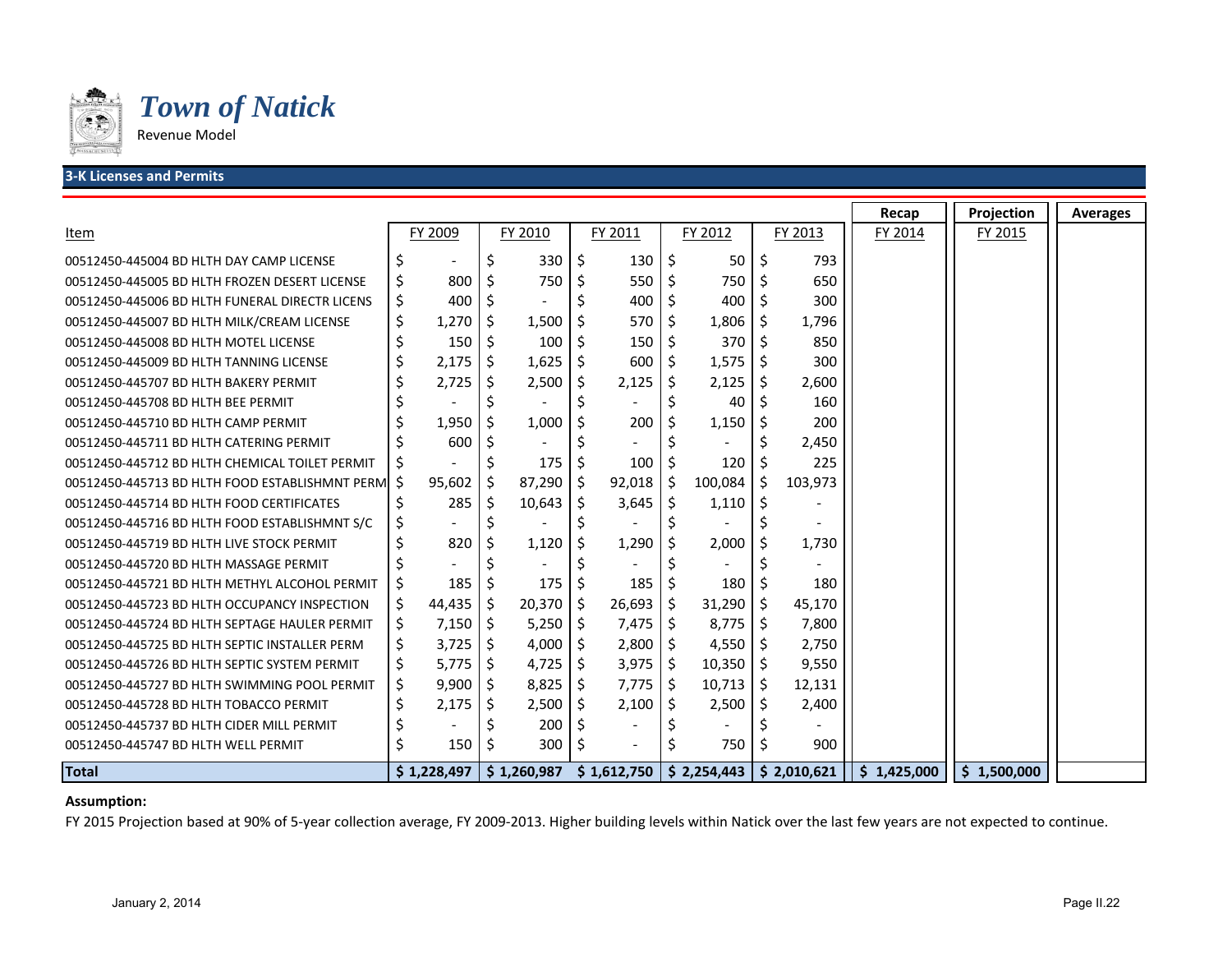

## **3‐L Special Assessments** <sup>40359</sup>

|                                                   |         |                        |            |         |         | Recap   | Projection | <b>Averages</b> |
|---------------------------------------------------|---------|------------------------|------------|---------|---------|---------|------------|-----------------|
| <u>Item</u>                                       | FY 2009 | FY 2010                | FY 2011    | FY 2012 | FY 2013 | FY 2013 | FY 2014    | 3-year          |
|                                                   |         |                        |            |         |         |         |            | 18,295          |
|                                                   |         |                        |            |         |         |         |            |                 |
| 00146190-419500 CURB/ST/SWLK BTMT A/T             | 5,242   | $5,069$   \$           | $4,614$ S  |         |         |         |            | 5-year          |
| 00146170-417405 C/S/S BETTERMENT COMM INTEREST \$ | 16,001  | $15,102$ $\frac{3}{7}$ | 12,831     | 8,990   | 8,324   |         |            | 19,670          |
| 00146190-419550 UNAPP CURB/ST/SWLK BETTERMNT   \$ |         |                        |            |         |         |         |            |                 |
| 00146190-419560 APPORT CURB/ST/SWLK BETTERMNT \$  |         | $2,050$ S              | $10.648$ S | 4,671   | 4,807   |         |            | 10-year         |
|                                                   |         |                        |            |         |         |         |            | 63,810          |
| <b>Total Special Assessments</b>                  | 21.243  | 22,221                 | 28,093     | 13,660  | 13,130  | 14.000  | 13,000     |                 |

40360

#### **Assumption:**

FY 2015 Projection based on current betterments.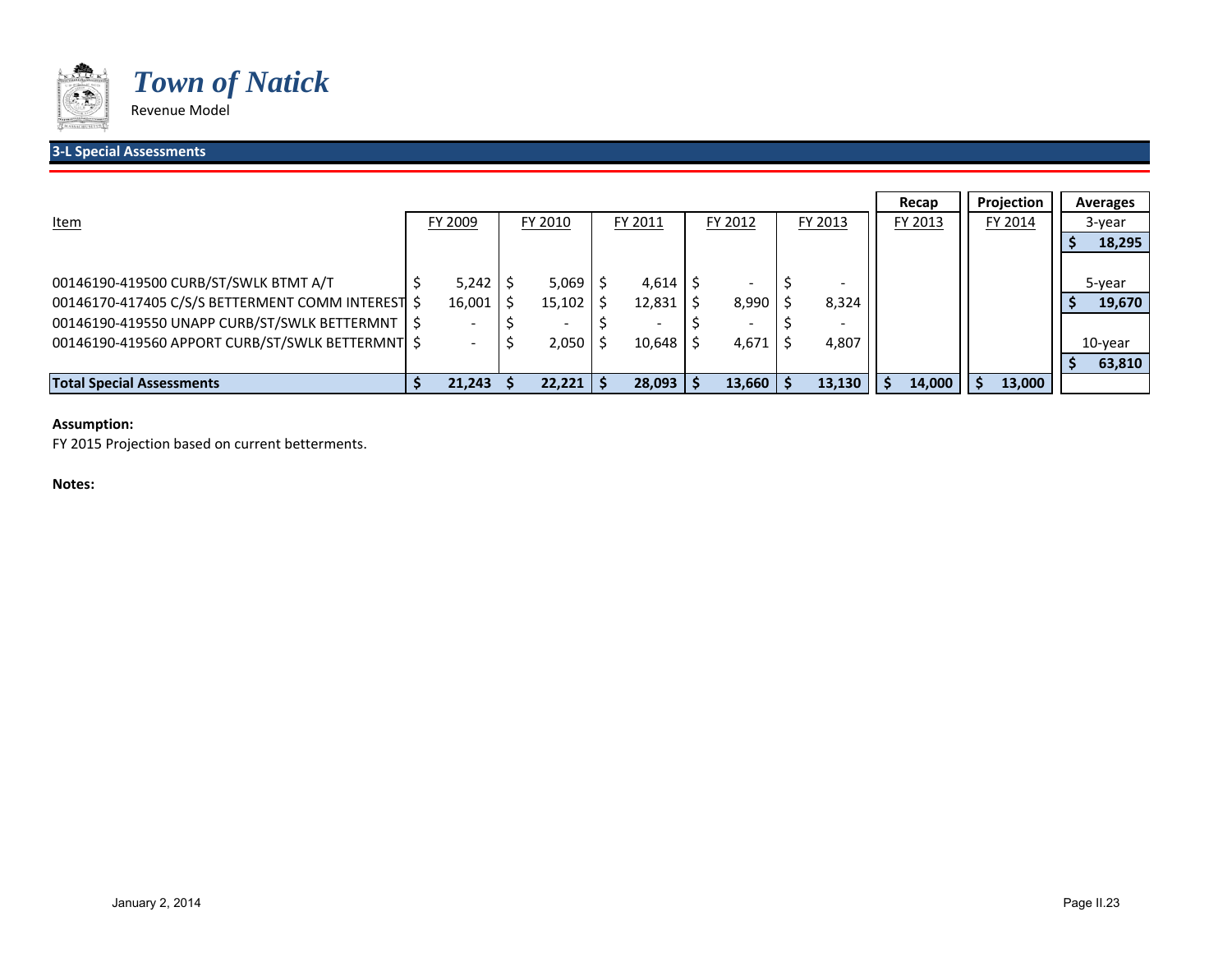

#### **3‐M Fines and Forfeits**

|                                         |         |         |         |                     |    |         | Recap   | Projection | <b>Averages</b> |
|-----------------------------------------|---------|---------|---------|---------------------|----|---------|---------|------------|-----------------|
| Item                                    | FY2009  | FY 2010 | FY 2011 | FY 2012             |    | FY 2013 | FY 2013 | FY 2014    | 3-year          |
|                                         |         |         |         |                     |    |         |         |            | 176,706         |
| 00146770-477003 DISTRICT COURT FINES    | 118,455 | 106,269 | 106,478 | 134,524             |    | 111,557 |         |            |                 |
| 00146770-477004 PARKING FINES           | 54,165  | 46,290  | 31,216  | $41,499$ $\sqrt{5}$ |    | 68,181  |         |            | 5-year          |
| 00146370-437141 POLICE RESTITUTION      | 75 I    | -       | 2,240   |                     |    |         |         |            | 176,957         |
| 00146770-477005 AUTO LEASE SURCHARGE \$ | 14,909  | 14,507  | 11,959  | 11,843              |    | 10,622  |         |            |                 |
|                                         |         |         |         |                     |    |         |         |            | $10$ -year      |
|                                         |         |         |         |                     |    |         |         |            | 225,876         |
| <b>Total Fines and Forfeits</b>         | 187,603 | 167,066 | 151,893 | 187,866             | .s | 190,361 | 183,000 | 200,000    |                 |

## **Assumption:**

FY 2015 Projection based on 90% of ten‐year average FY 2004‐2013.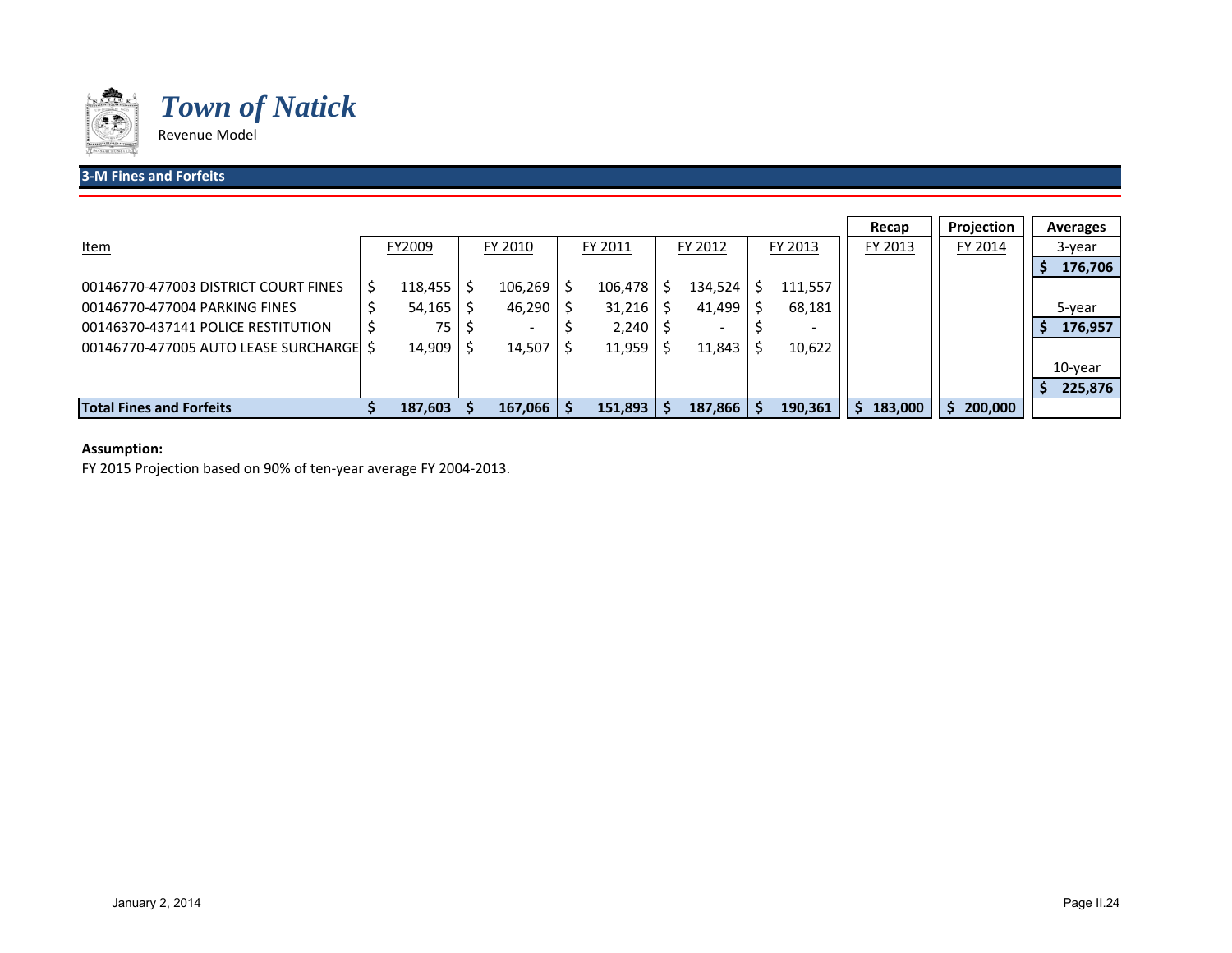

## **3‐N Investment Income** <sup>40359</sup>

|                                                 |   |                    |         |     |                        |         |   |                          | Recap   | Projection | <b>Averages</b> |
|-------------------------------------------------|---|--------------------|---------|-----|------------------------|---------|---|--------------------------|---------|------------|-----------------|
| <b>Item</b>                                     |   | FY2009             | FY 2010 |     | FY 2011                | FY 2012 |   | FY 2013                  | FY 2014 | FY 2015    | 3-year          |
|                                                 |   |                    |         |     |                        |         |   |                          |         |            | 276,988         |
| 00145820-482000 INTEREST EARNED INVESTMENTS     | S | $276,826$   \$     | 618,904 | - S | $36,336$ $\frac{1}{5}$ | 98,917  | 5 | 45,757                   |         |            |                 |
| 00145820-482200 INTEREST EARNED MONEY MARKETS S |   | $64,768$ $\mid$ \$ | 67,376  | -S  | $65,891$   \$          | 56,453  |   | 43,729                   |         |            | 5-year          |
| 00146930-493000 PREMIUM BOND ISSUE              |   |                    |         |     |                        |         |   | 482,092                  |         |            | 372,709         |
| 010 4823 INTEREST PREMIUM BAN'S                 |   | $4,708$ S          |         |     |                        | 1,789   | 5 | $\overline{\phantom{a}}$ |         |            |                 |
| 010 4824 INTEREST EARNED COLLECTOR              |   |                    |         |     | -                      |         |   |                          |         |            | 10-year         |
| 010 4825 INTEREST EARNED DEPUTY COLLECTOR       |   |                    |         |     |                        |         |   |                          |         |            | 671,038         |
| 010 4826 COLLECTOR CLOSED ESCROW                |   |                    |         |     |                        |         |   |                          |         |            |                 |
|                                                 |   |                    |         |     |                        |         |   |                          |         |            |                 |
| Total Investment Income                         |   | $346,301$ \$       | 686,279 | -S  | 102.227                | 157,159 |   | 571,577                  | 150,000 | 150,000    |                 |

403 | 403 | 403 | 403 | 403 | 403 | 403 | 403 | 403 | 403 | 403 | 403 | 403 | 403 | 403 | 403 | 403 | 403 | 40

#### **Assumption:**

FY 2015 Projection based on recurring investment income and current interest rates.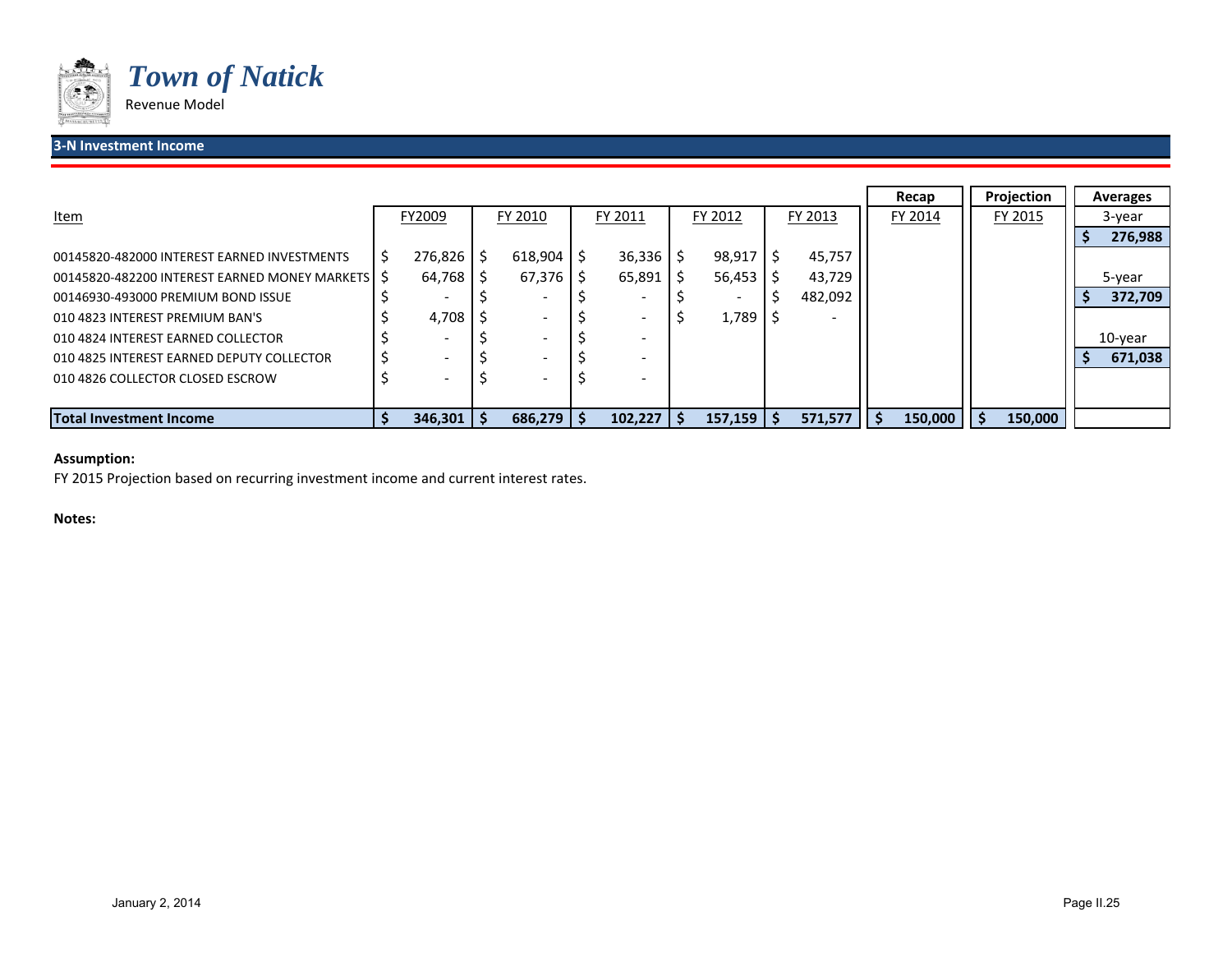

## **3‐O Miscellaneous Recurring** <sup>40359</sup>

|                                              |           |   |         |            |         |    |         | Recap   | Projection | Averages |
|----------------------------------------------|-----------|---|---------|------------|---------|----|---------|---------|------------|----------|
| <u>Item</u>                                  | FY 2009   |   | FY 2010 | FY 2011    | FY 2012 |    | FY 2013 | FY 2014 | FY 2015    | 3-year   |
| 00146220-422000 TX PER CH59 SEC D OCCUPNCY S | 1,101,354 | S | 102,566 | 193,486 \$ | 194,624 | -S | 671,948 |         |            | 353,353  |
|                                              |           |   |         |            |         |    |         |         |            |          |
|                                              |           |   |         |            |         |    |         |         |            | 5-year   |
|                                              |           |   |         |            |         |    |         |         |            | 452,796  |
|                                              |           |   |         |            |         |    |         |         |            |          |
|                                              |           |   |         |            |         |    |         |         |            | 10-year  |
|                                              |           |   |         |            |         |    |         |         |            | 416,101  |
| <b>Total Miscellaneous Recurring</b>         | 1,101,354 |   | 102,566 | 193,486    | 194,624 | -S | 671,948 | 100,000 | 50,000     |          |

403 | 403 | 403 | 403 | 403 | 403 | 403 | 403 | 403 | 403 | 403 | 403 | 403 | 403 | 403 | 403 | 403 | 403 | 40

## **Assumption:**

FY 2015 Projection based on expected building activity.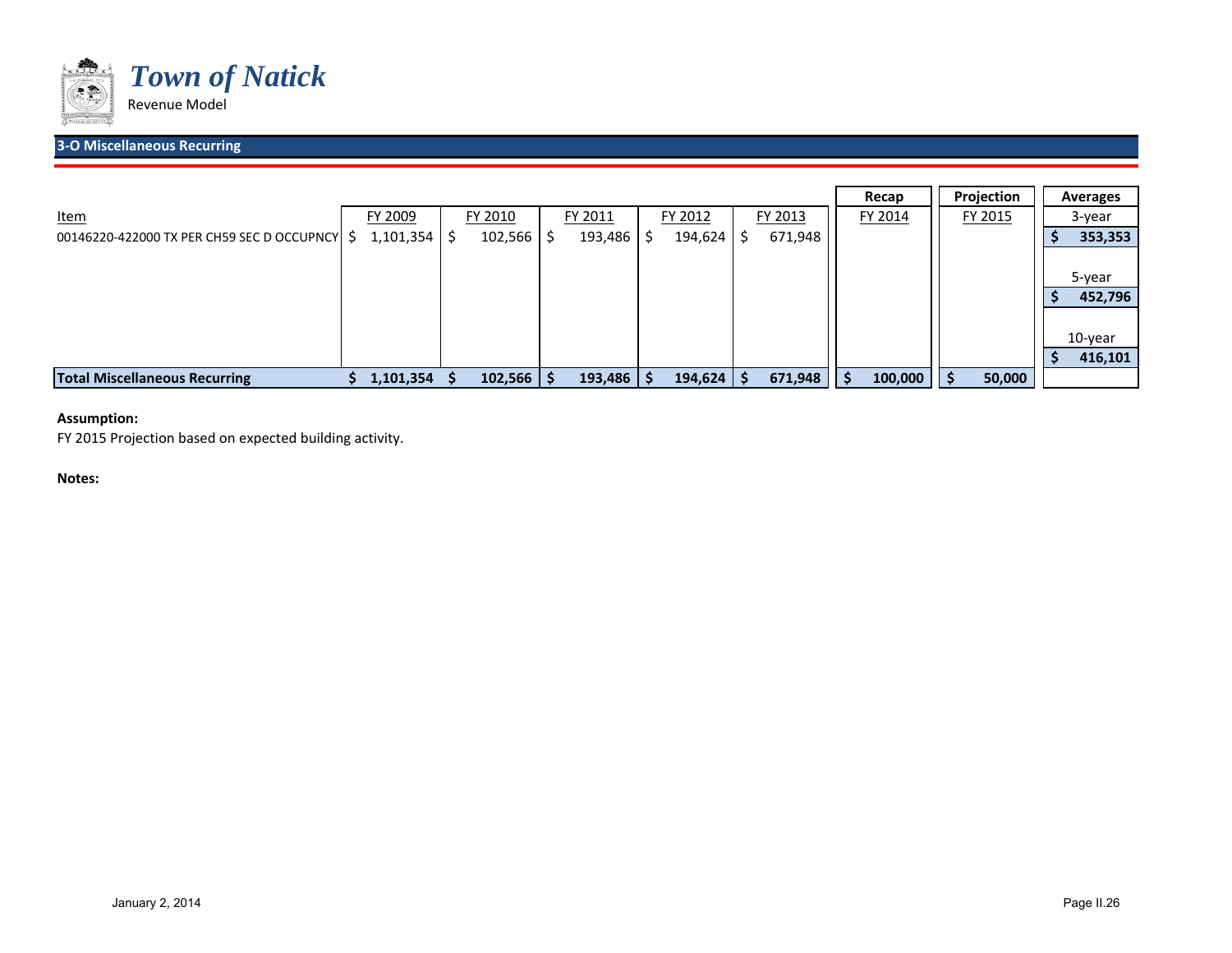

#### **3‐O Miscellaneous Non‐Recurring**

|                                         | Actual  | Actual                   | Actual                   | Actual      |     | Actual  | Recap   | Projection | <b>Averages</b> |
|-----------------------------------------|---------|--------------------------|--------------------------|-------------|-----|---------|---------|------------|-----------------|
| Item                                    | FY 2009 | FY 2010                  | FY 2011                  | FY 2012     |     | FY 2013 | FY 2014 | FY 2015    | 3-year          |
|                                         |         |                          |                          |             |     |         |         |            | 1,009,681       |
| 00145840-484010 TAILINGS MISC.          |         | $45,458$ S               | $(701)$ \$               |             |     |         |         |            |                 |
| 00145820-482300 INTEREST PREMIUM        |         | $\overline{\phantom{a}}$ | 121,485                  | 326,920     |     |         |         |            | 5-year          |
| 00146140-414200 TAX TITLES              |         | $\overline{\phantom{a}}$ | $858,670$ S              | 517,430     | -S  | 129,504 |         |            | 614,900         |
| 00146800-480000 MISC. NON-RECURRING     |         | $\overline{\phantom{a}}$ | $146,676$ S              | 135,949     |     | 560,066 |         |            |                 |
| 00800660-466010 2012 ONE TIME STATE AID |         | $\overline{\phantom{a}}$ | $\overline{\phantom{0}}$ | 233,044     |     |         |         |            |                 |
|                                         |         |                          |                          |             |     |         |         |            |                 |
|                                         |         |                          |                          |             |     |         |         |            |                 |
| <b>Total Misc. Non-Recurring</b>        |         | 45,458                   | \$1,126,130              | \$1,213,343 | ∣S. | 689,570 |         |            |                 |

### **Assumption:**

Misc. Non‐recurring is just that ‐ miscellaneous revenues which are received by the Town that do not recur with any frequency. None are anticipated for FY 2015.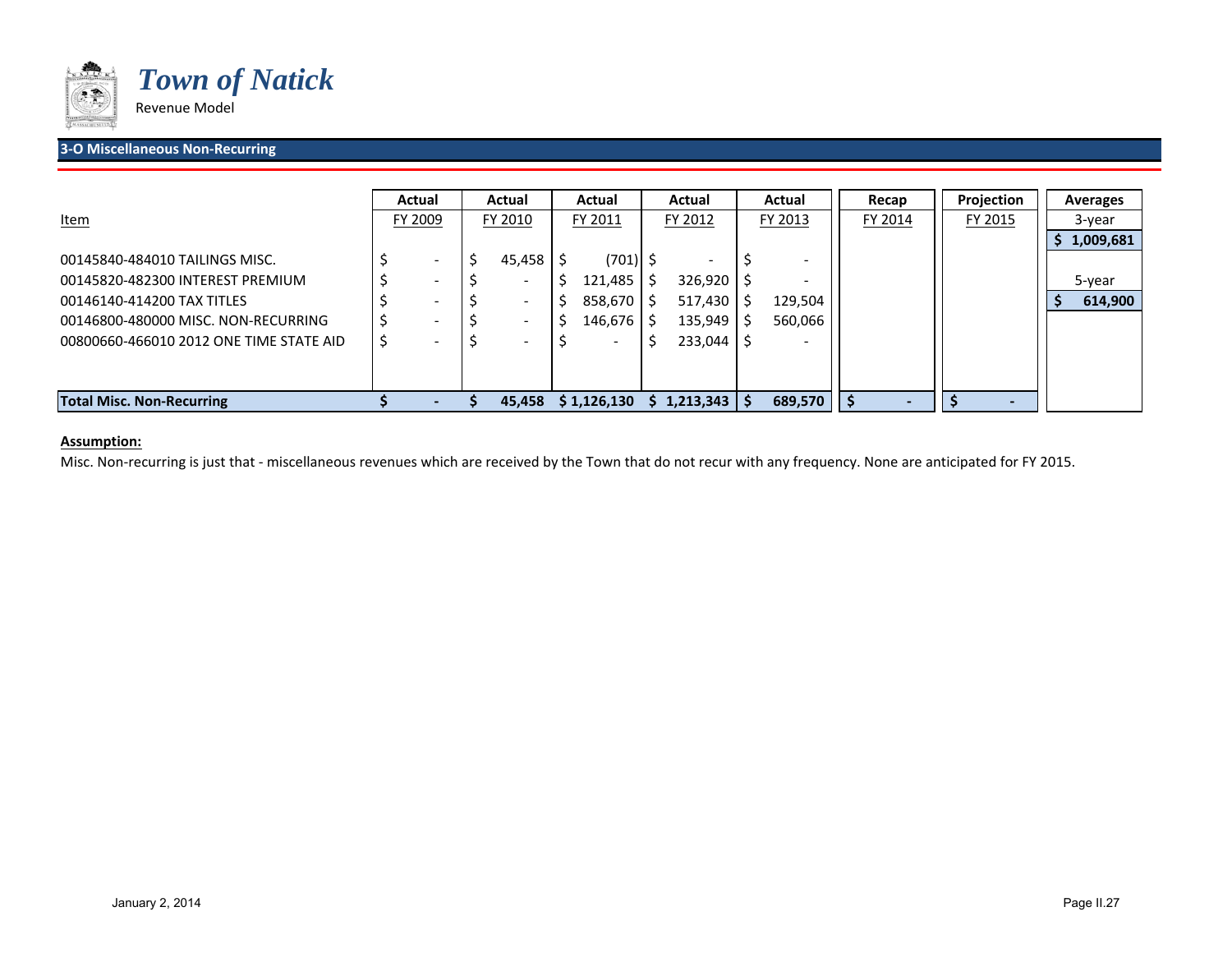

## *Town of Natick* Revenue Model

#### **4‐A Available Funds**

|                                   |         |   |                  |    |         |    |                          |      |           |    | Recap                    |   | Projection |    | <b>Averages</b> |
|-----------------------------------|---------|---|------------------|----|---------|----|--------------------------|------|-----------|----|--------------------------|---|------------|----|-----------------|
| Item                              | FY 2009 |   | FY 2010          |    | FY 2011 |    | FY 2012                  |      | FY 2013   |    | FY 2014                  |   | FY 2015    |    | 3-year          |
|                                   |         |   |                  |    |         |    |                          |      |           |    |                          |   |            | S. | 1,260,944       |
| Overlay Surplus                   |         |   | $$1,000,000$ S   |    |         | \$ | 1,000,000                |      |           | ∍  | 500,000                  |   | 500,000    |    |                 |
| <b>General Stabilization Fund</b> | 600,000 | Ś | 950,751          | -S | 98,550  | S  |                          |      |           |    |                          |   |            |    |                 |
| <b>Capital Stabilization Fund</b> |         |   |                  |    |         |    | 689,340                  | S    | ,062,152  | S. | 2,424,229                | S | 2,392,908  |    | 5-year          |
| Title V                           | 7,684   |   | 7,684            | -S | 7,684   |    | 7,684                    | -S   | 7,684     |    | 7,684                    |   | 7,684      | S. | 1,351,057       |
| Parking Meter Revenue             | 80,000  | Ŝ | $80,000$   \$    |    | 60,000  |    | 60,000                   | -S   | 60,000    |    | 60,000                   |   | 80,000     |    |                 |
| <b>School Building Assistance</b> | 123,167 | S | 123,167          |    | 123,167 | Ś  | 123,167                  |      | 123,167   | Ś  | 123,167                  |   | 123,167    |    |                 |
| Premium (Debt Excl. HS/COA)       |         |   |                  |    |         |    | 90,681                   |      | 90,681    | Ś. | 106,758                  |   | 106,758    |    |                 |
| <b>MBTA Contract Assistance</b>   |         |   |                  |    |         |    | $\overline{\phantom{0}}$ |      |           |    |                          |   |            |    |                 |
| Receipts Reserved                 |         |   |                  |    |         |    |                          |      | 150,000   |    | 9,625                    |   |            |    |                 |
| Insurance Proceeds < \$20,000     |         |   |                  |    |         |    |                          |      | 28,875    |    | $\overline{\phantom{a}}$ |   |            |    |                 |
|                                   |         |   |                  |    |         |    |                          |      |           |    |                          |   |            |    |                 |
| <b>Total Available Funds</b>      | 810,851 |   | $$2,161,602$ $$$ |    | 289,401 |    | \$1,970,872              | l Si | 1,522,559 |    | \$3,231,463              | S | 3,210,517  |    |                 |

#### **Assumptions**

Projected use of Available Funds in FY 2015 is based upon current balances and historic usage of the funds listed above.

Capital Stabilization Fund is only used in support of Capital and Debt Service Related Costs. Figure for FY 2014 includes \$1,337,400 in direct support of Capital projects, an additional \$750,000 for offsetting taxpayer costs of HS & CSC project costs, and \$305,508 for support of within‐levy debt service costs.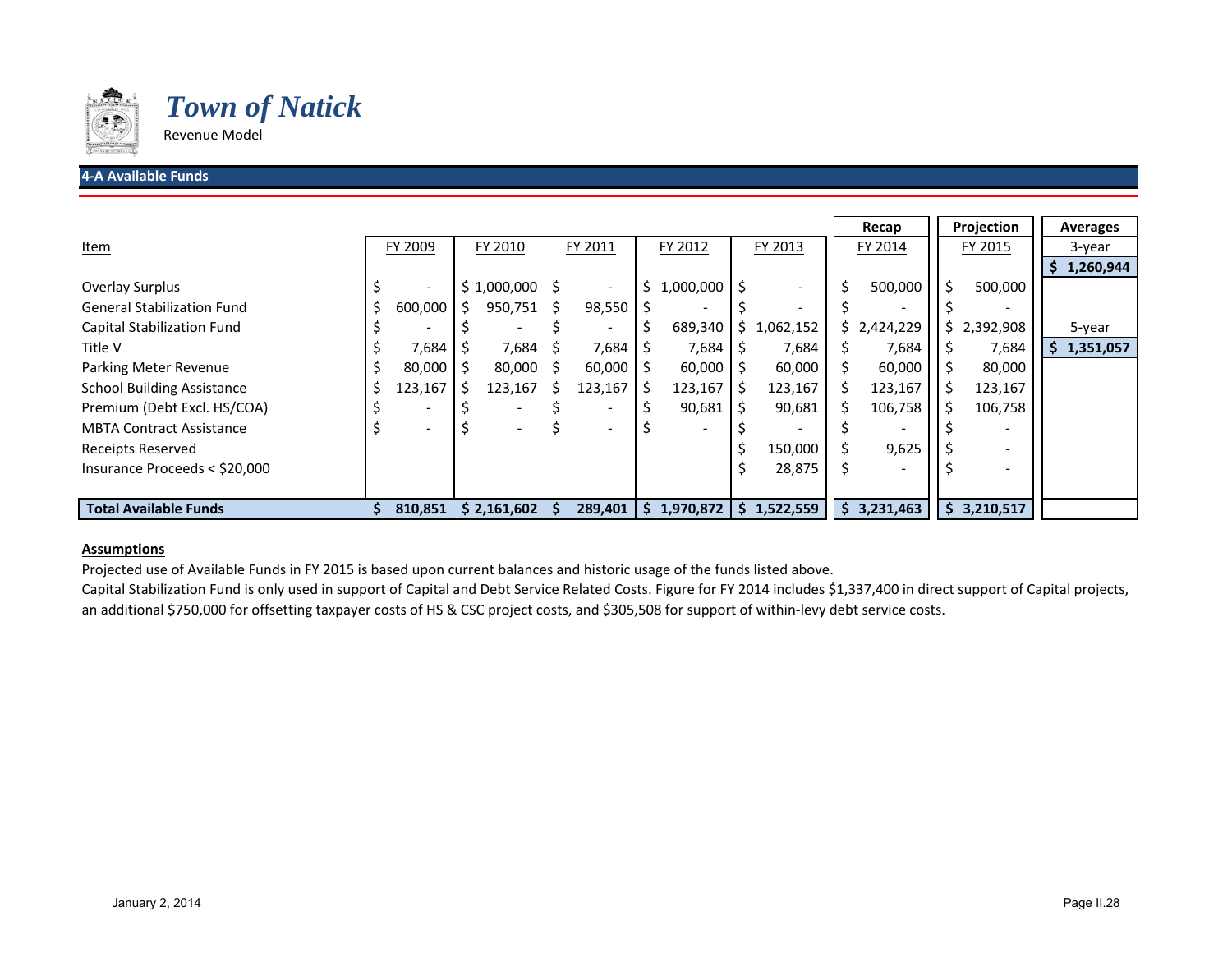



#### **4‐B Free Cash**

|                        |             |         |                           |                                                                                                                                     |           | Recap           | Projection | Averages  |
|------------------------|-------------|---------|---------------------------|-------------------------------------------------------------------------------------------------------------------------------------|-----------|-----------------|------------|-----------|
| <u>Item</u>            | FY 2009     | FY 2010 | FY 2011                   | FY 2012                                                                                                                             | FY 2013   | FY 2013         | FY 2014    | 3-year    |
|                        |             |         |                           |                                                                                                                                     |           |                 |            | 5,078,253 |
| Free Cash              |             |         |                           | $\frac{1}{2}$ 3,000,000 $\frac{1}{2}$ \$ 2,147,380 $\frac{1}{2}$ \$ 3,425,336 $\frac{1}{2}$ \$ 5,466,393 $\frac{1}{2}$ \$ 6,343,030 |           |                 |            |           |
|                        |             |         |                           |                                                                                                                                     |           |                 |            | 5-year    |
|                        |             |         |                           |                                                                                                                                     |           |                 |            | 4,076,428 |
|                        |             |         |                           |                                                                                                                                     |           |                 |            |           |
| <b>Total Free Cash</b> | \$3,000,000 |         | $$2,147,380$ $$3,425,336$ | 5,466,393                                                                                                                           | 6,343,030 | 6,313,951<br>S. | 1,750,000  |           |

### **Assumptions:**

At least \$1,500,000 is set aside to fund ongoing (recurring) operations annually. FY 2015 proposal includes \$1.5M for operations and \$250,000 for funding of Other Post Employment Benefits (OPEB).